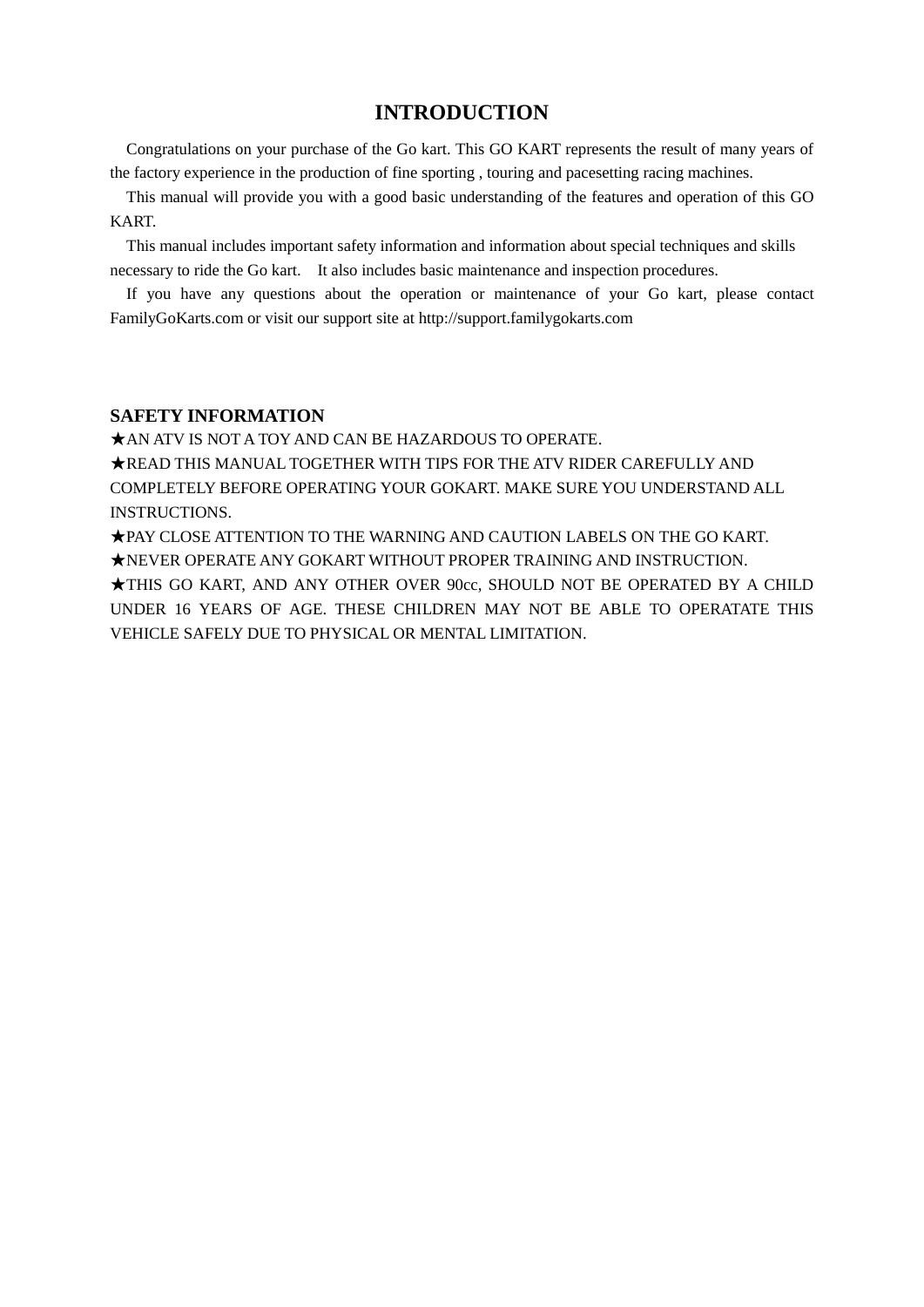☆Always avoid operating a GO KART on any paved surfaces, including sidewalks, driveways, parking lots and streets.

☆This GO KART is designed for operation by a single person without passengers.

☆Never operate a GO KART on any public street, road or highway, even a dirt or gravel one. This GO KART is designed and manufactured for use only off road.

☆Never operate a GO KART without wearing an approved motorcycle helmet that fits properly. You should also wear eye protection (goggles or face shield), gloves, boots, a long-sleeved shirt or a jacket, and long pants.

☆Never consume alcohol or drugs before or while operating this GO KART.

☆Never operate the GO KART on hills too steep for the GO KART or for your abilities. Practice on smaller hills before attempting larger hills.

☆Never modify a GO KART through improper installation or use of accessories.

☆Never attempt wheelies, jumps or other stunts.

☆Always inspect your GO KART each time you use it to make sure it is in safe operating condition. Always follow the inspection and maintenance procedures and schedules described in this manual.

☆Always keep both hands on the handlebars and both feet on the footrests of the GO KART during operation.

☆Always follow proper procedures for turning as described in this manual. Practice tuning at low speeds before attempting to turn faster speeds and never turn at excessive speeds.

☆Never permit vehicle refueling by anyone other than an adult.

☆Never permit anyone other than an adult to start the GO KART.

☆Drain gasoline form the fuel tank and carburetor prior to transporting the GO KART.

☆Caution children and others near the vehicle not to get too close or touch any moving parts or any heated areas such as the engine and exhaust pipe.

 $\angle$ Do not allow the vehicle to be ridden at night, because this vehicle is not equipped with a headlight.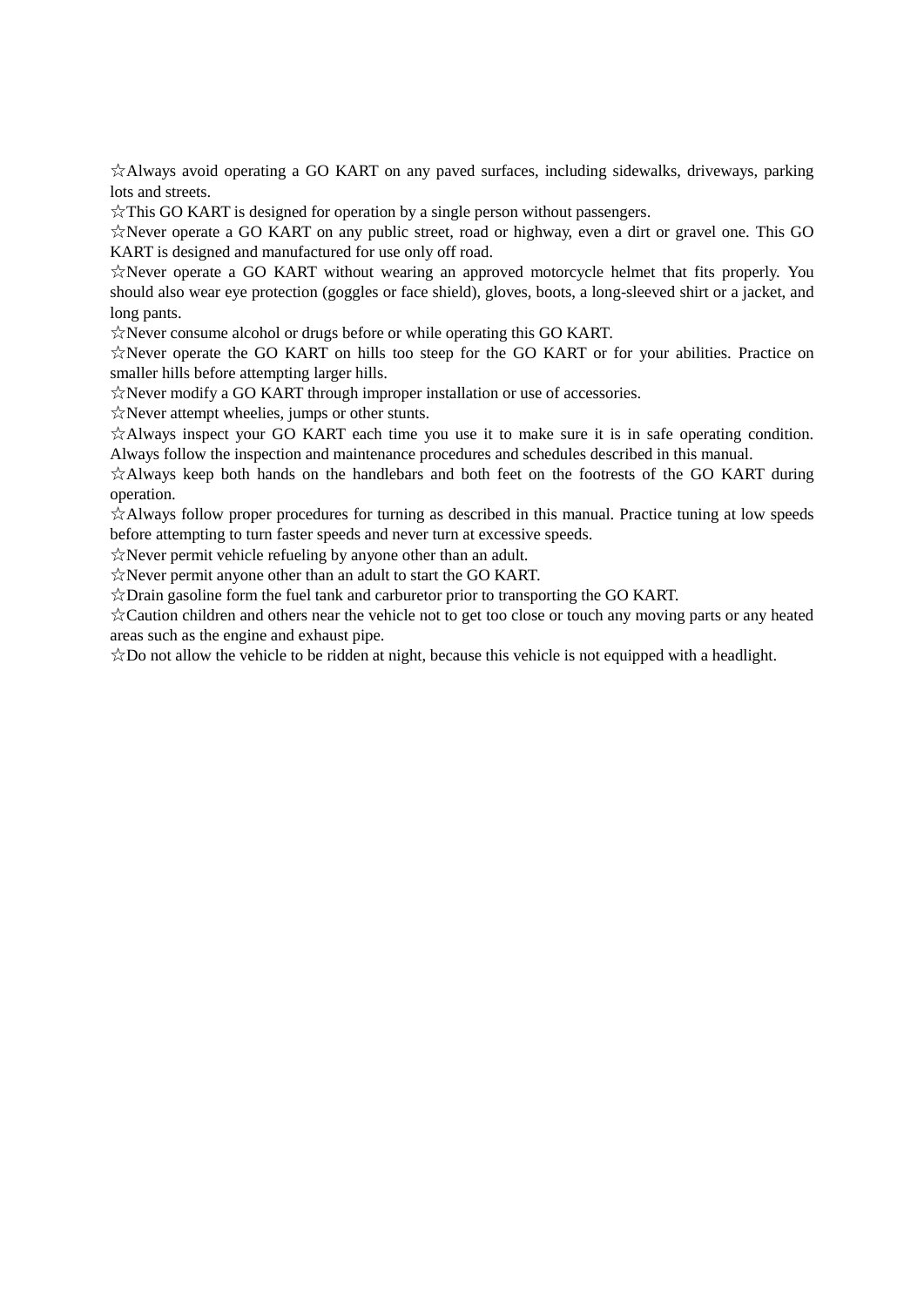# **IMPORTANT**

Please read this manual carefully. You should pay special attention to the items marked "**WARNING**" and "**CAUTION**" and review them thoroughly.

| <b>WARNING</b> | Failure to follow WARNING instructions could result in severe injury or death<br>to the GO KART operator, a bystander, or a person inspecting or repairing the |
|----------------|----------------------------------------------------------------------------------------------------------------------------------------------------------------|
|                | GO KART.                                                                                                                                                       |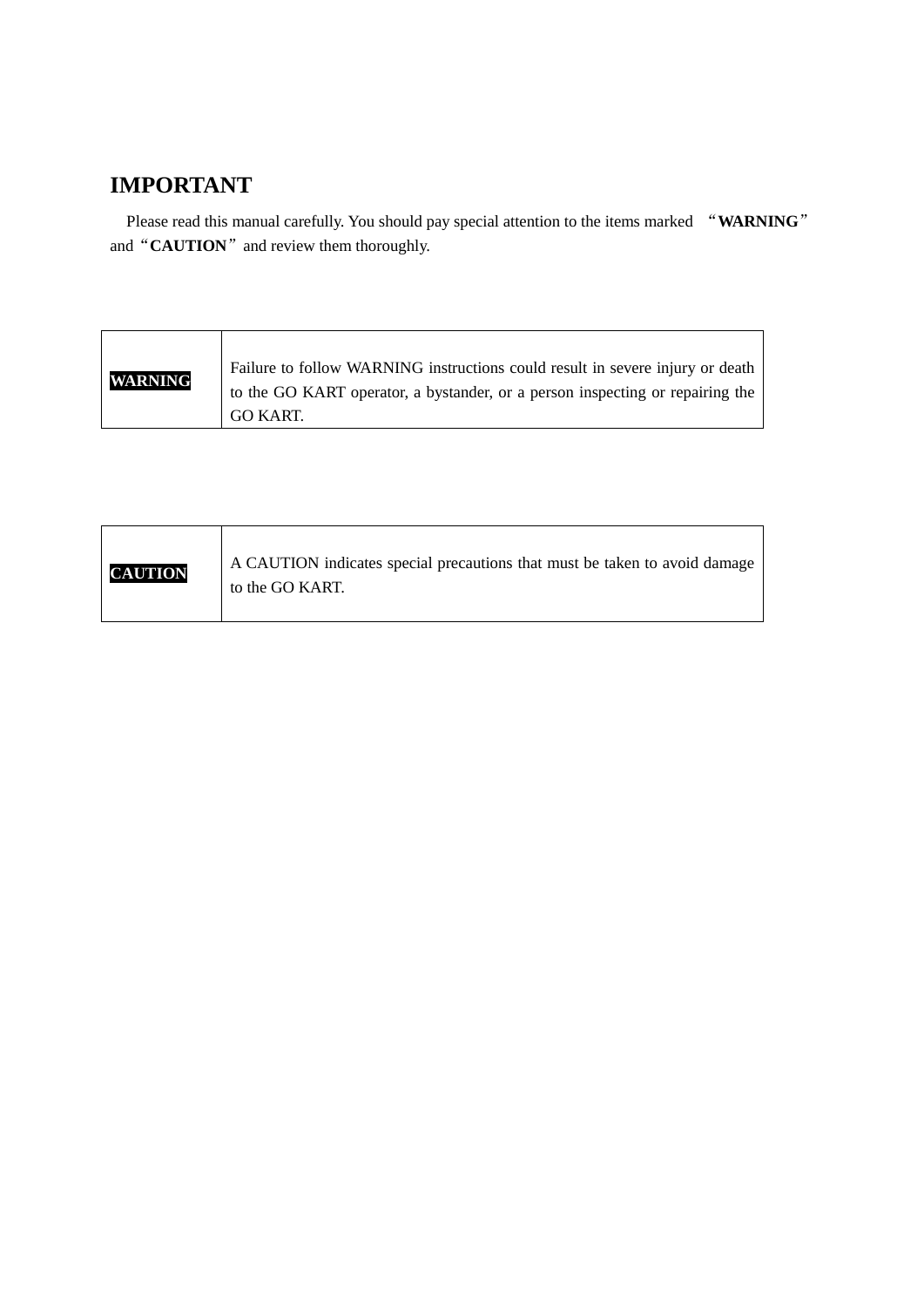## A WARNING

# **POTENTIAL HAZARD** Improper handling of gasoline.<br>WHAT CAN HAPPEN<br>Gasoline can catch fire and you could be burned.<br>HOW TO AVOID THE HAZARD Always turn off the engine when refueling. Do not refuel right after the engine has been running and is still very hot.<br>Do not spill gasoline on the engine or exhaust pipe/muffler when refueling.<br>Never refuel while smoking, or in the vicinity of sparks, open flames, or other sources of ignition such as the pilot lights of water heaters and clothes dryers. When transporting the ATV in another vehicle,<br>be sure it is kept upright and that the fuel cock<br>is in the "OFF" position. Otherwise, fuel may leak out of the carburetor or fuel tank. **WHAT CAN HAPPEN** Gasoline is poisonous and can cause injuries.<br>HOW TO AVOID THE HAZARD

If you should swallow some gasoline or inhale a lot of gasoline vapor, or get some gasoline<br>in your eyes, seek medical help immediately. If gasoline spills on your skin, wash with soap and water. If gasoline spills on your clothing, change your clothes.

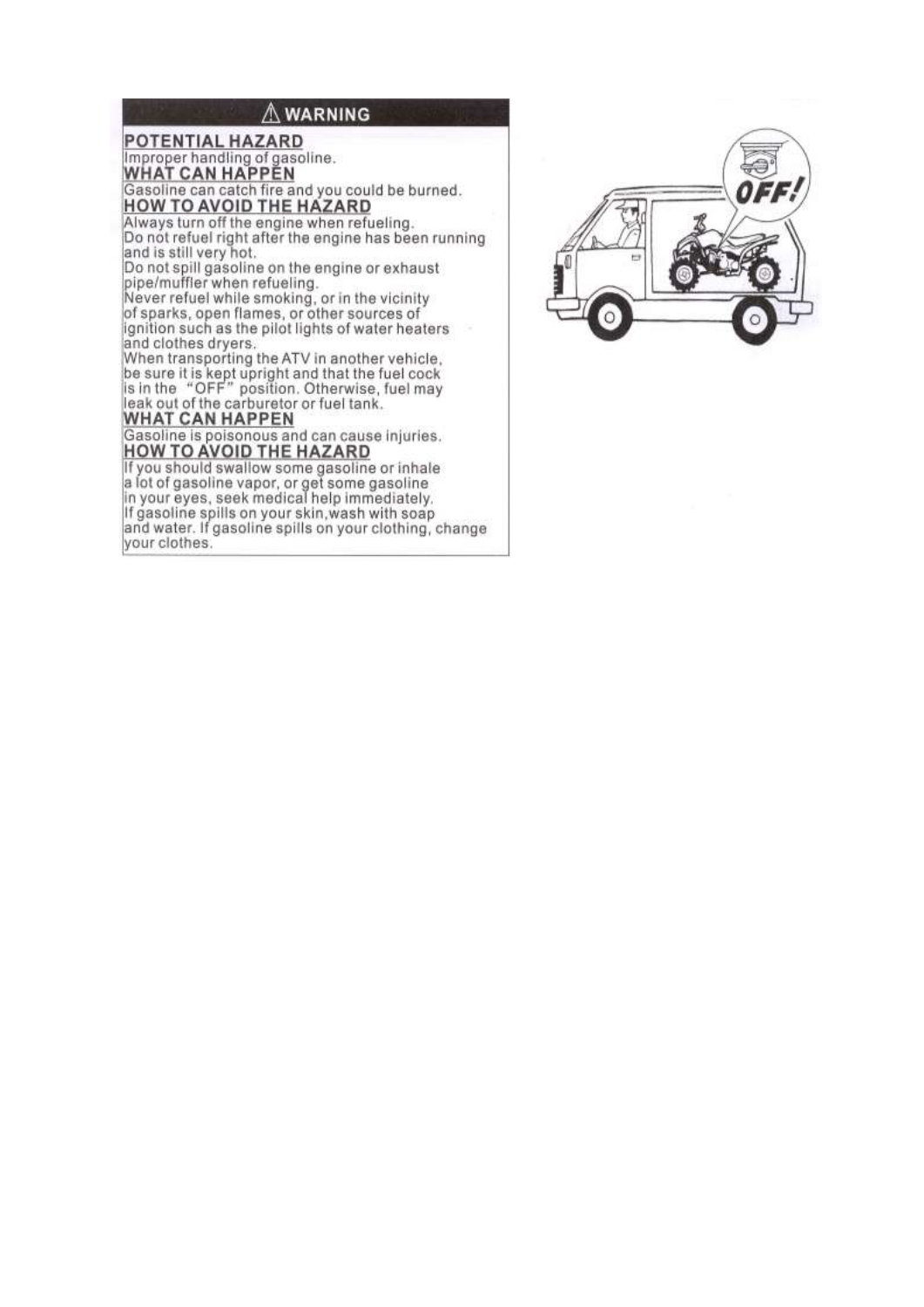# **Contents**

| LOCATION OF THE WARNING AND SPECCIFICATION LABELS  2 |
|------------------------------------------------------|
|                                                      |
|                                                      |
|                                                      |
|                                                      |
|                                                      |
|                                                      |
|                                                      |
|                                                      |
|                                                      |
|                                                      |
|                                                      |
|                                                      |
|                                                      |
|                                                      |
|                                                      |
|                                                      |
|                                                      |
|                                                      |
|                                                      |
|                                                      |
|                                                      |
|                                                      |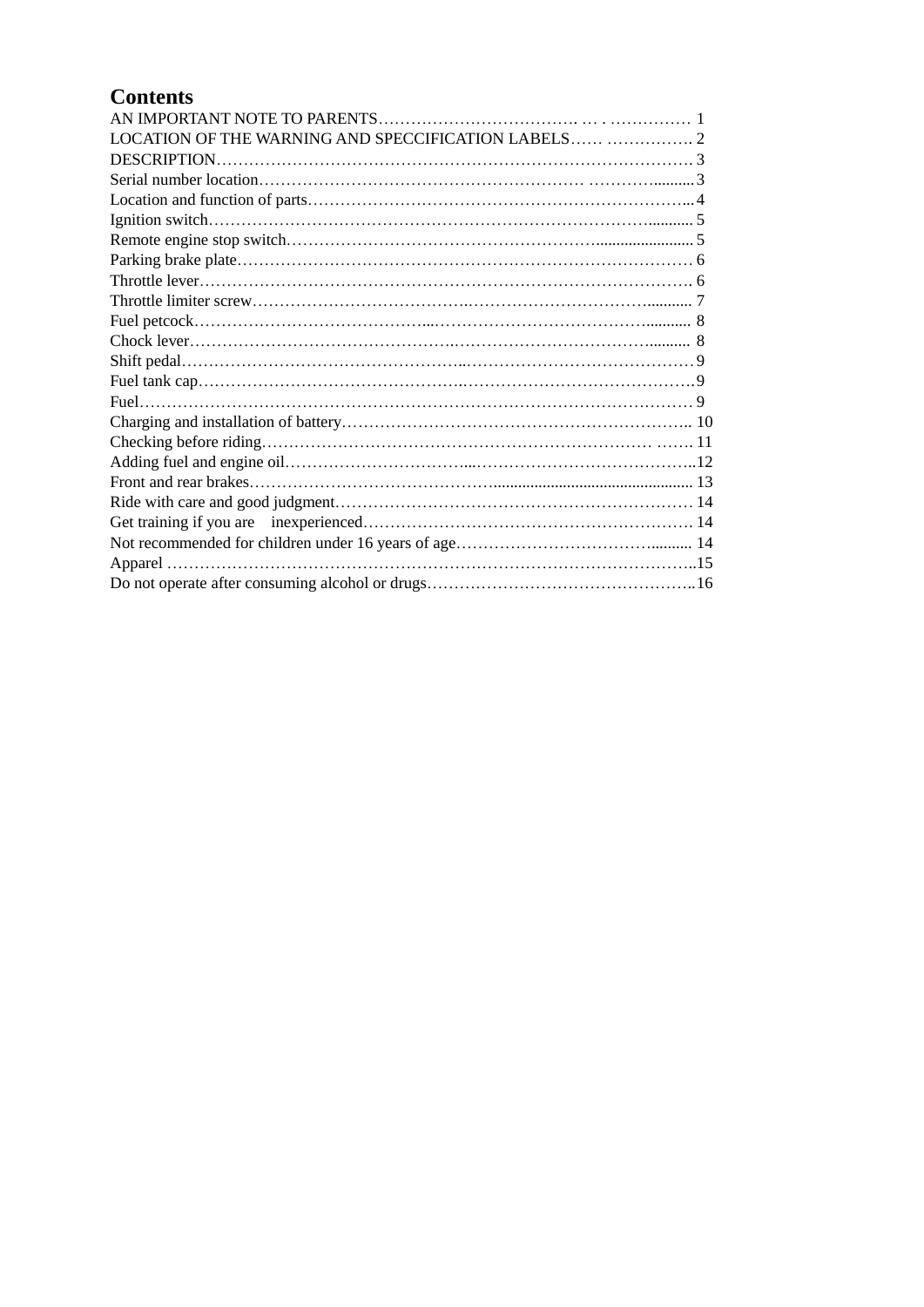| 16        |
|-----------|
| 16        |
| 17        |
| 18        |
| 18        |
| 19        |
| 19        |
| 20        |
| 22        |
| 22        |
| 23        |
| $24 - 26$ |
| 27        |
|           |
|           |
| 27-28     |
| 28        |
| 29        |
| 29        |
| 30        |
| 31        |
| 31        |
| 32        |
| 33        |
| 33        |
| 34-37     |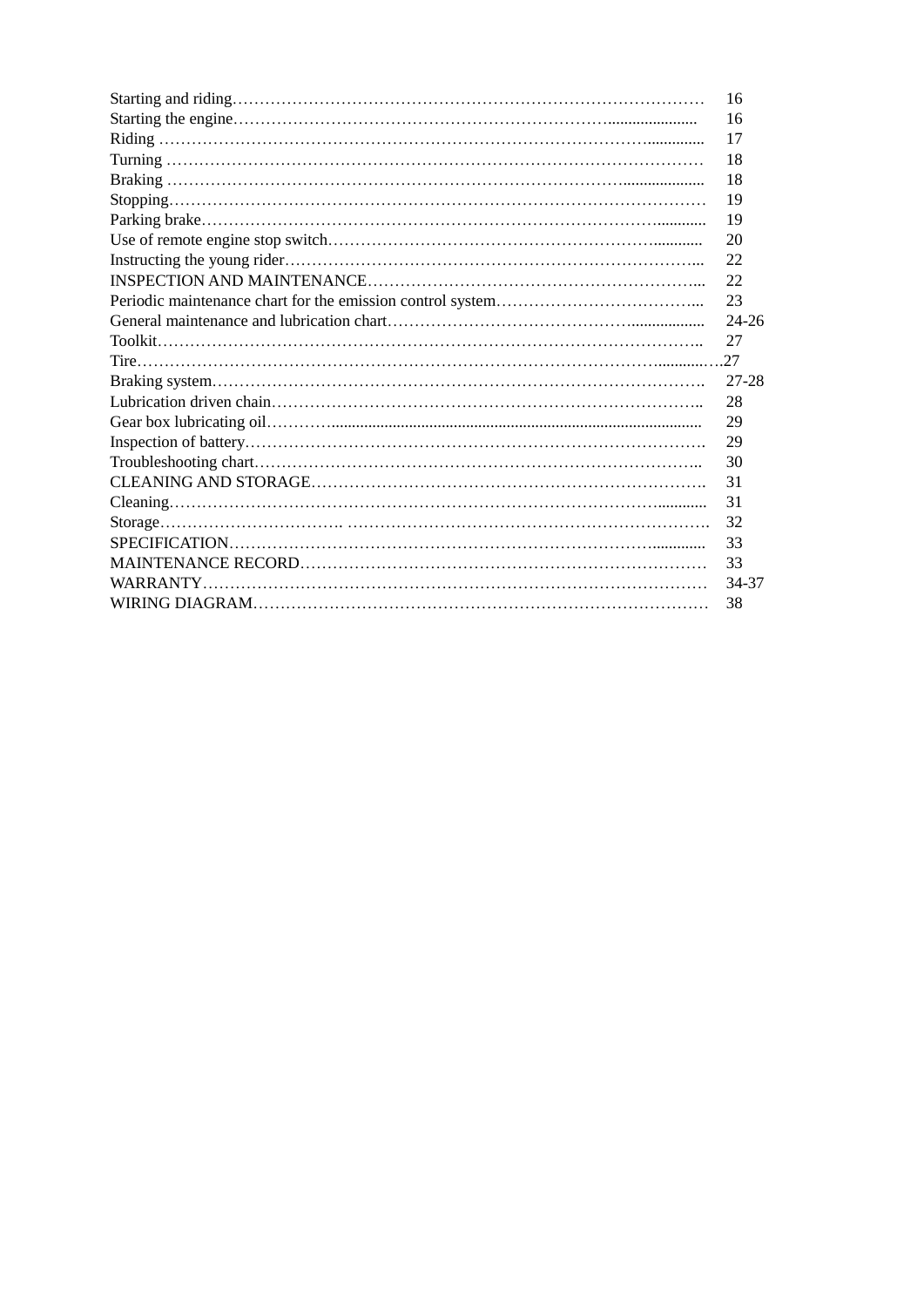#### **AN IMPORTANT NOTE TO PARENTS:**

This Go kart is not a toy. Before you let your child ride this Go kart, you should understand the instruction and warming in this Owner's manual. Then be sure your child understands and will follow them. Children differ in skills, physical abilities and judgment. Some children may not be able to operate an Go kart safely. Parents should supervise their child's use of the Go kart at all times. Parents should permit continued use only if they determine that the child has the ability to operate the Go kart safely.

Your Go kart was delivered with an adjustable speed limiter and also with an air intake restrictor. We Recommend that all beginners start off with the speed limiter screw turned in and the air intake restrictor plate installed to limit the amount of speed available while they learn. The limiter screw may be gradually turned out to increase maximum speed as the beginner becomes more familiar with operating the Go kart Parents should decide when to adjust the Go kart for more power as their youngster's riding skills improve. Once the Go kart rider can operate with skill at the top speed permitted by adjusting the speed limiter alone, the air intake restrictor plate can be removed. Since removal of this plate will result in a significant increase in power, turn the speed limiter back in again; adjust it out in stages as you did before.

If you child is a beginner or is inexperienced, he or she should take a training course. See the previous page for information about the free training available to purchaser of new Go kart s.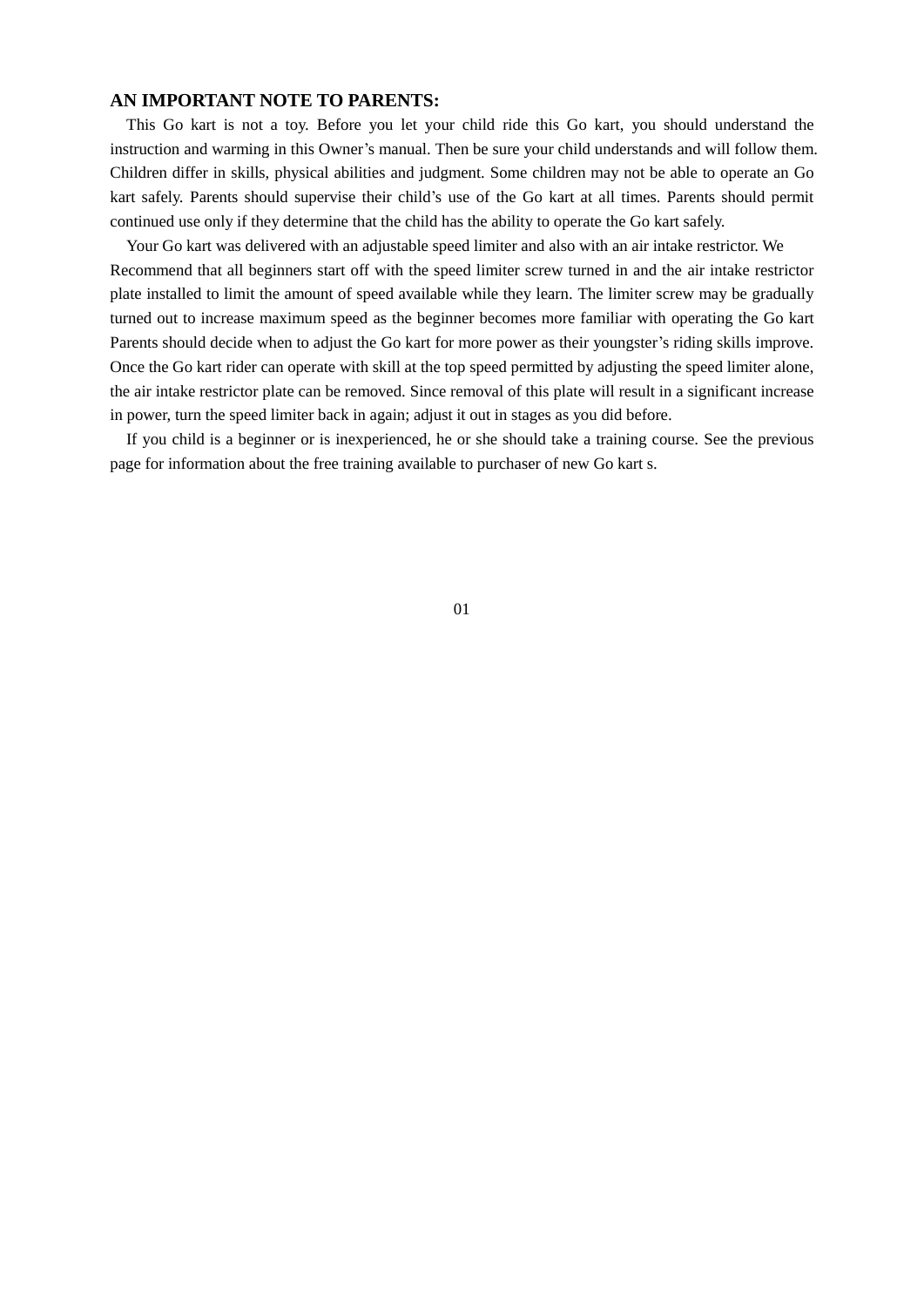# **LOCATION OF THE WARING AND SPECIFICATION LABELS**



★Read and understand all of the labels on your Go kart. These labels contain important information for safe and proper operation.

★Never remove any labels form your Go kart. If a label becomes difficult to read or comes off, request a replacement label from your sales dealer.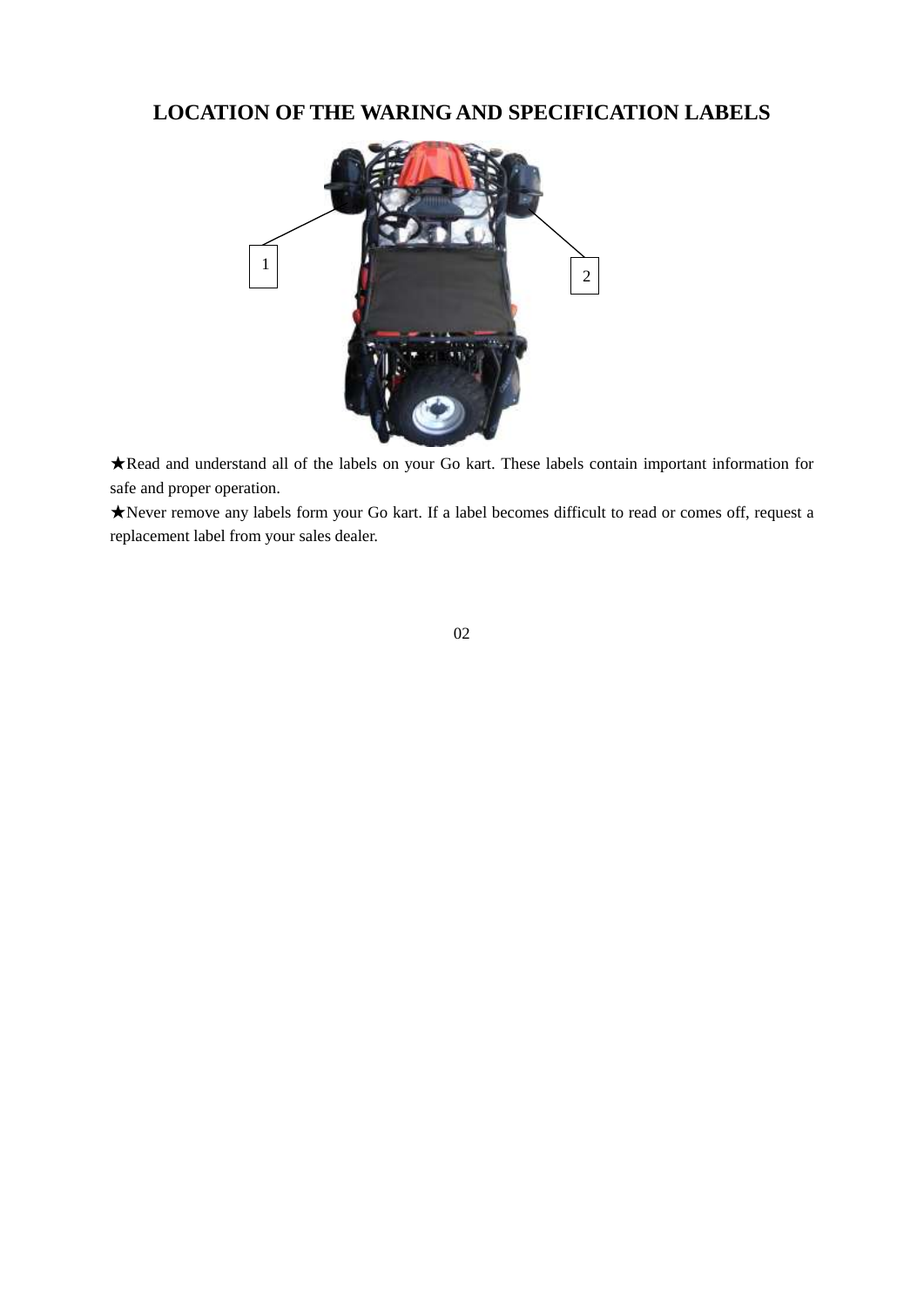# DESCRIPTION

# **1. serial number location**

Engine serial number and frame serial number (VIN number) are used to mark the motor vehicle, if some parts need special service, these marks can provide you or maintenance man some information.

Engine serial number is stamped on the topside of the engine transmission case. Frame serial number (VIN brand) is located on the frame head pipe.

Please write down the engine serial number (VIN number ) in the following blanks, for future reference.

Engine Serial Number:

Frame Serial Number: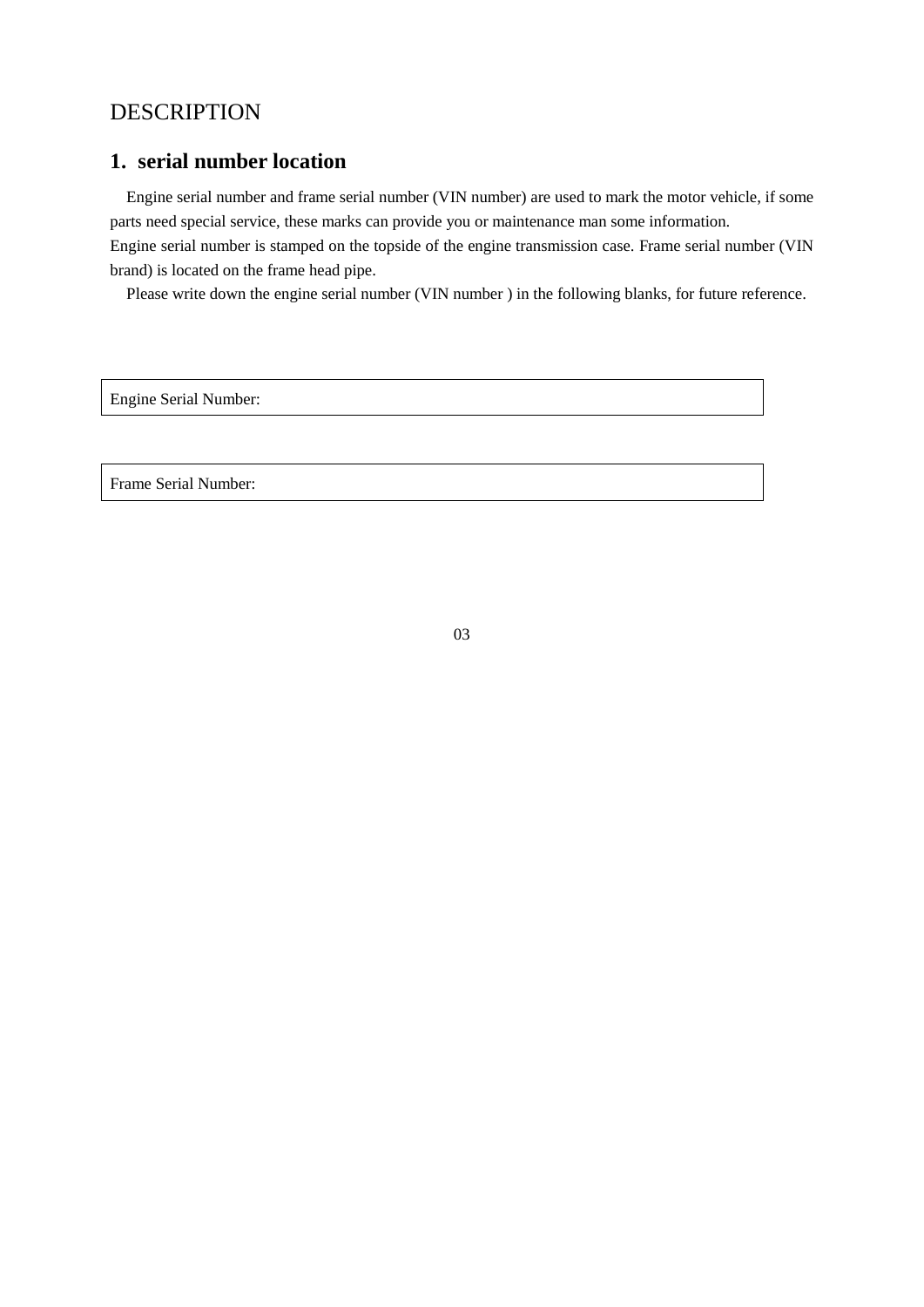# **2. Location and Function of parts**

- 1. Brake pole
- 2. Ignition switch
- 3. Brake pedal
- 4. Oil tank
- 5. Accelerator
- 6. Gas tank
- 7. Luggage rack
- 8. Battery
- 9. Fuse
- 10. Instrument and indicator light
- 11. Shift lever





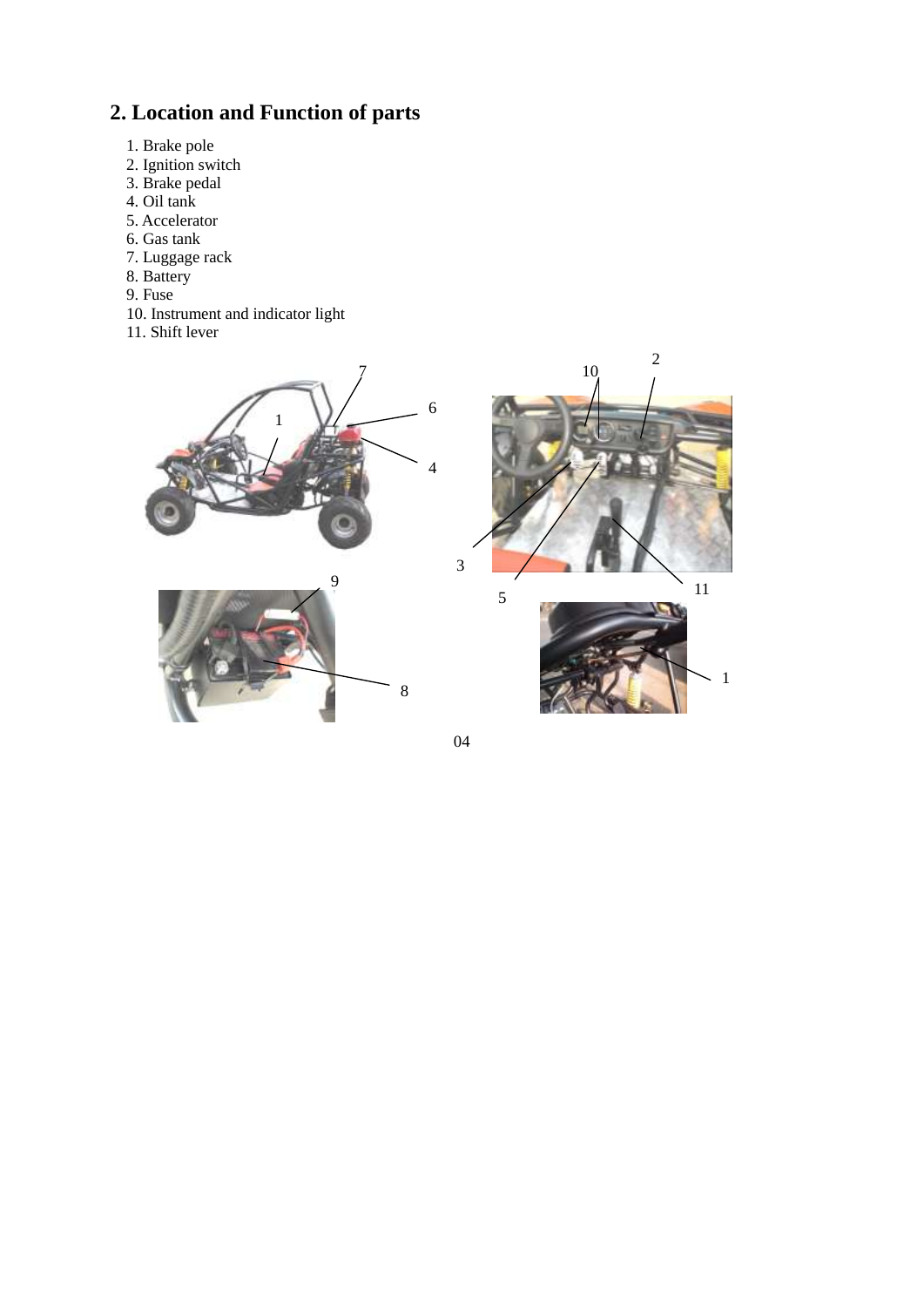#### **2.1 Ignition switch**

Ignition switch is located at right side of the body, and has two positions "ON", "OFF" and "ST".

"**ON**":Turn on power, the vehicle is started, the key cannot be pulled out.

"**OFF**" :Turn off power, the vehicle cannot be started, the key can be pulled out.

**"ST"**: the switch is twisted to this location, can start the engine (with brake pedal in the braking state)

Remove the key to prevent non-owners from operating the vehicle.



#### **2.2. Rear Brake pedal**

Hold the rear brake lever with right foot. The rear brake is in action, the vehicle speed will decrease until the vehicle stops. In addition, hold the rear brake lever firmly, start clutch engages, then you can use the pedal lever to start the engine.



Brake pedal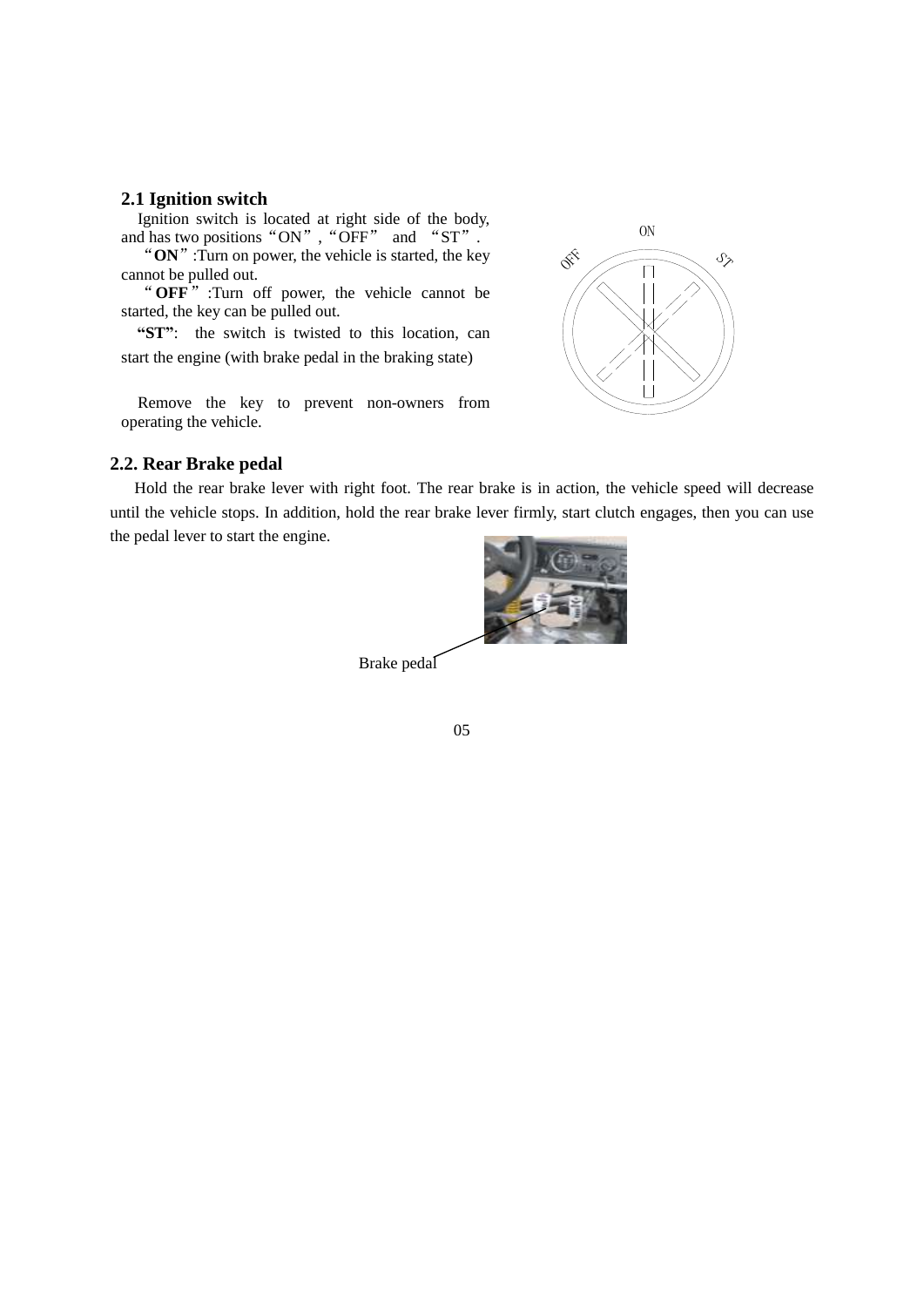

1.Parking brake plate 2.Throttle lever

### **2.3 Parking brake plate**

In addition; hold the front brake lever firmly and press the parking brake plate. It is used to prevent from slipping of itself.

Method: firstly hold front brake lever. Then press down parking brake plate to achieve parking brake.

# **2.4.Throttle lever**

Used to control the vehicle speed. Push the throttle lever forward, throttle up, accelerate the vehicle, release the lever and reduce the speed until the vehicle is idle.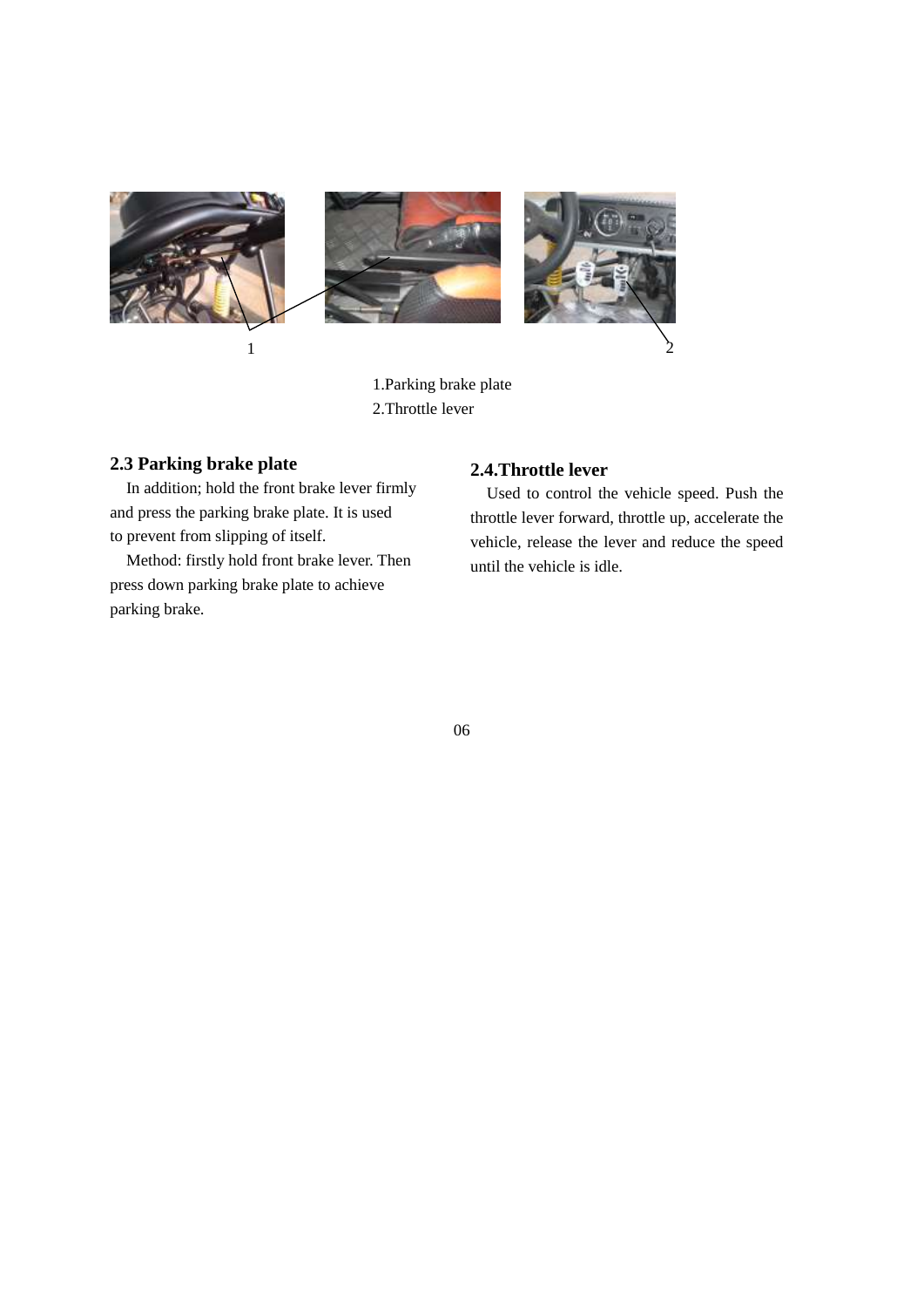## **2.5 Throttle limiter screw**

The throttle limiter screw can restrict maximum engine, power by limiting throttle lever travel, thus restricting the vehicles maximum speed, Adjust the throttle limiter screw according to the riders skill and experience.

Method: loosen the lock nut. Turn the throttle limiter screw clockwise to decrease the maximum speed or counterclockwise to increase the maximum speed, after adjusting tighten the lock nut.



- 1. Locknut
- 2. Adjusting screw
- 3. No more than 20mm(0.8in)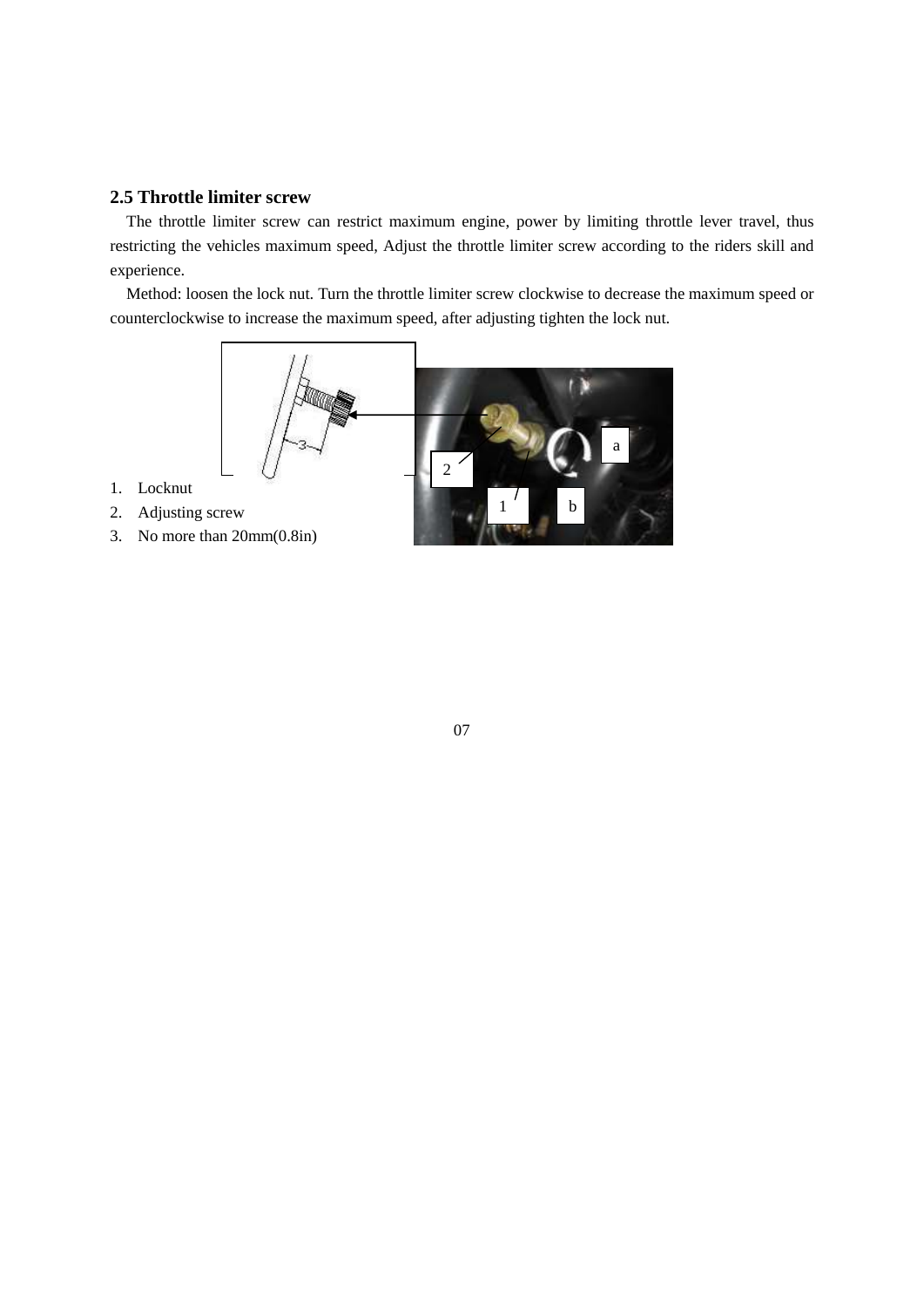## **2.6 Fuel petcock**

The fuel petcock is rotary valve between the tank and carburetor, it has three positions.

"ON" when the lever in on this position, the fuel will flows to the carburetor., normal 1 riding is done with this position.

"**RES**":if you run out of fuel while riding , turn lever to this position, then refuel at the first opportunity.

"**OFF**": when the lever is on this position, the fuel line is cut out ;when the engine is not running , the lever should be set to this position.



.

#### **2.7 Choke lever**

Choke lever is located in the right side of the body. It is used to increase the fuel/air mixing ratio when the engine start in cold state. Pull the choke lever out "a"position the engine is in start state. After the vehicle start, preheat the engine for 2-3 minutes, then push it back to the "b" position, it is in run state this time



- 1. Fully open "ON"
- 2. Half open (warming up position)
- 3. Closed "OFF"
- 4. Chock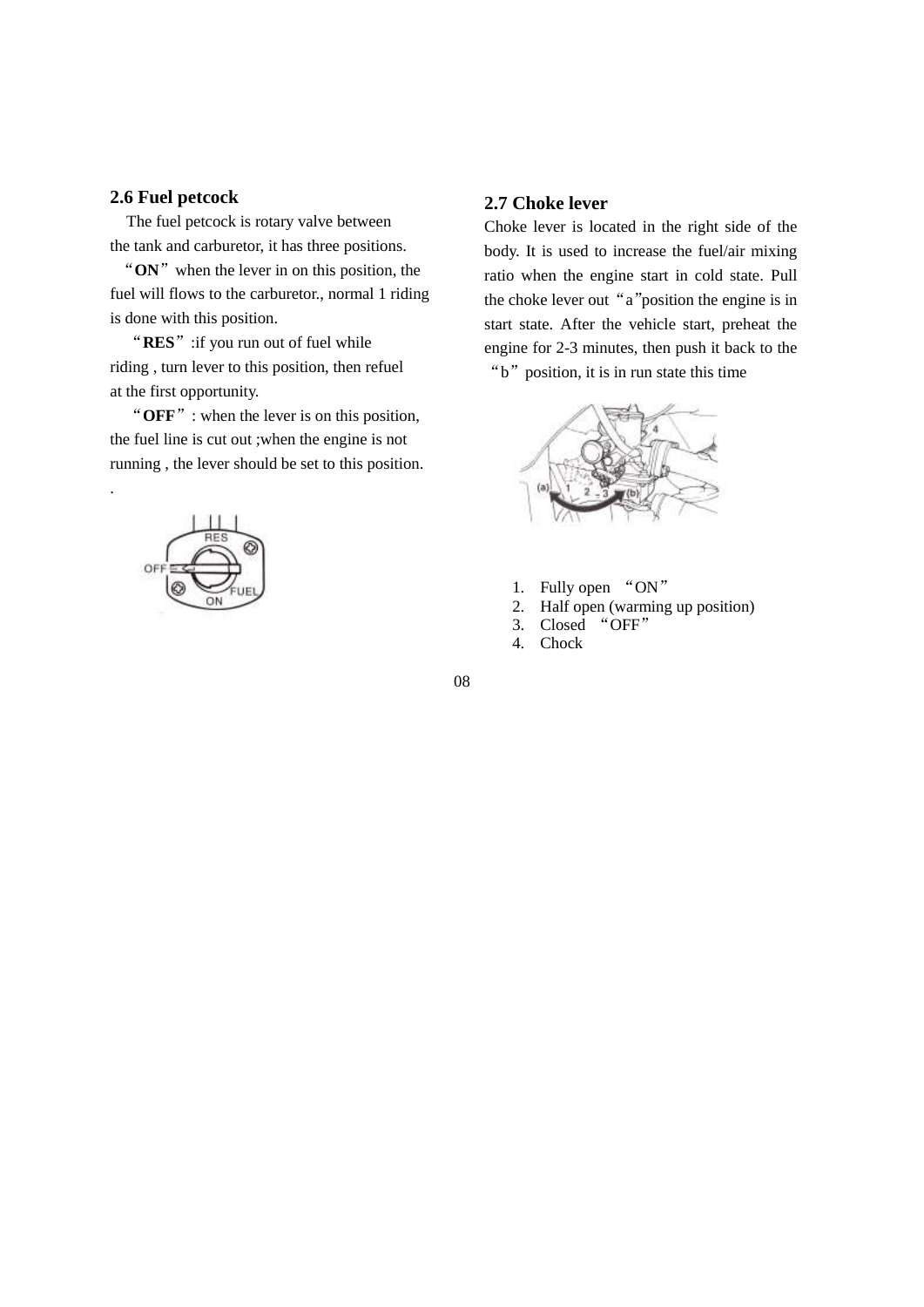## **2.8 Shift pedal**

This GO KART is equipped with a constant-mesh 3/4 speed transmission. The shift pedal is located on the left side of the engine.

#### **2.9 Fuel tank cap**

Remove the fuel tank cap by turning it counterclockwise



1. Fuel tank cap

### **2.10 Fuel**

Make sure that there is sufficient fuel in the tank. Fill the fuel tank to the bottom of the filler tube as shown.



- 1. Fuel level
- 2. Filler tube

**Recommended fuel: UNLEADED GASOLINE ONLY**

### **CAUTION:**

**Use only unleaded gasoline. The use of leaded gasoline will cause severe damage to internal engine parts, such as the valves and piston.**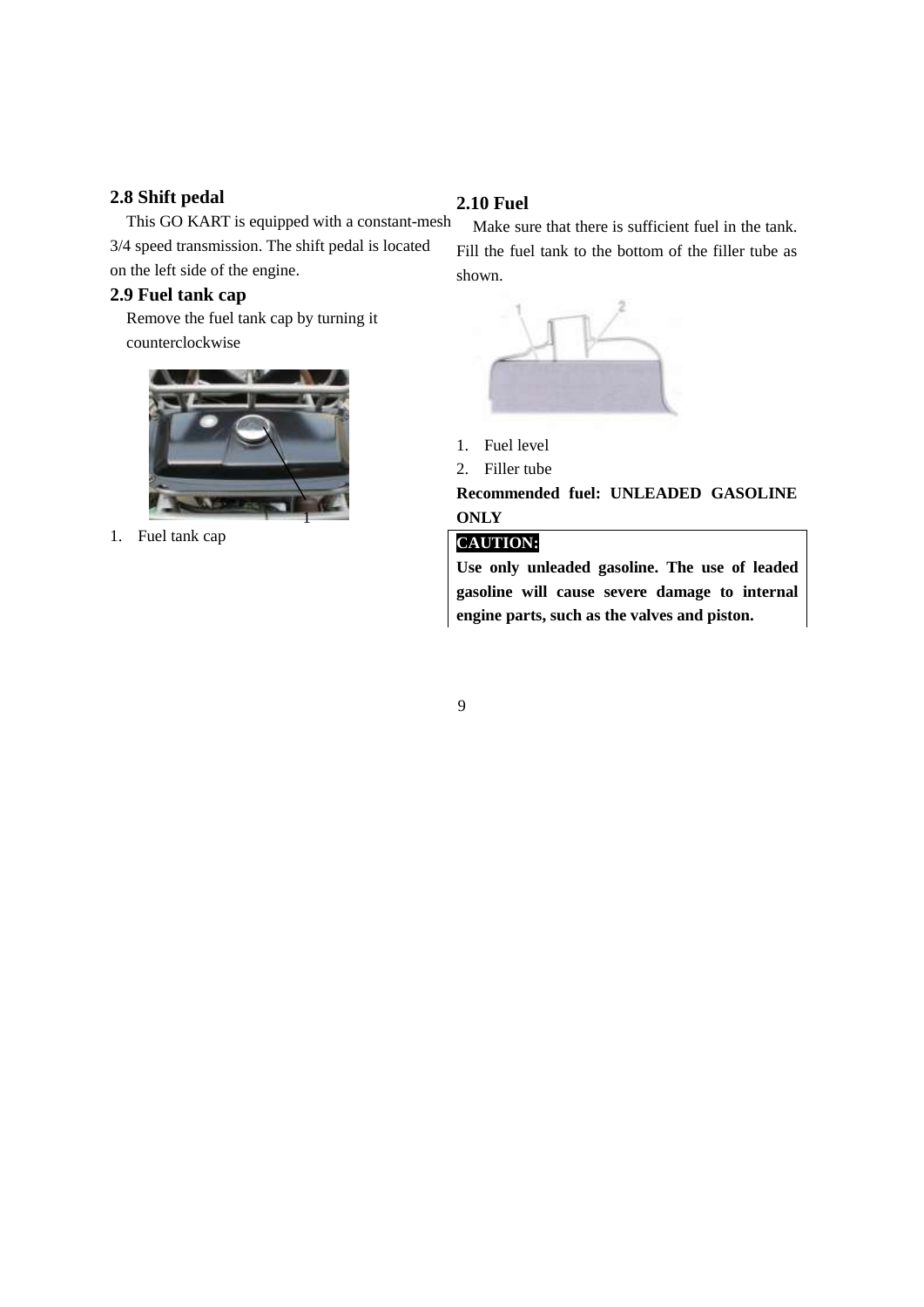## **3. Charging and Installation of Battery**

Before starting the vehicle, install the battery first. Before installing the battery, pour in the electrolyte first. Then press eh strip seal on the top cap firmly. Charge the battery according to the battery service manual. This will achieve the best starting effectiveness. And prolong to the battery's life. After charging, install the battery into the battery case, and tighten it firmly with tighten belt.

## **CAUTION:\**

●**Never take out the seal plug, so as to avoid causing danger such as the water entering into the battery and electrolyte leaks.**

●**The battery should installed firmly, no looseness.**

●**Do not to connect the "+", "- " electrodes reversed. Check red to red (+) black to black (-).**

●**Do not place the battery near high temperature fire and smoke.**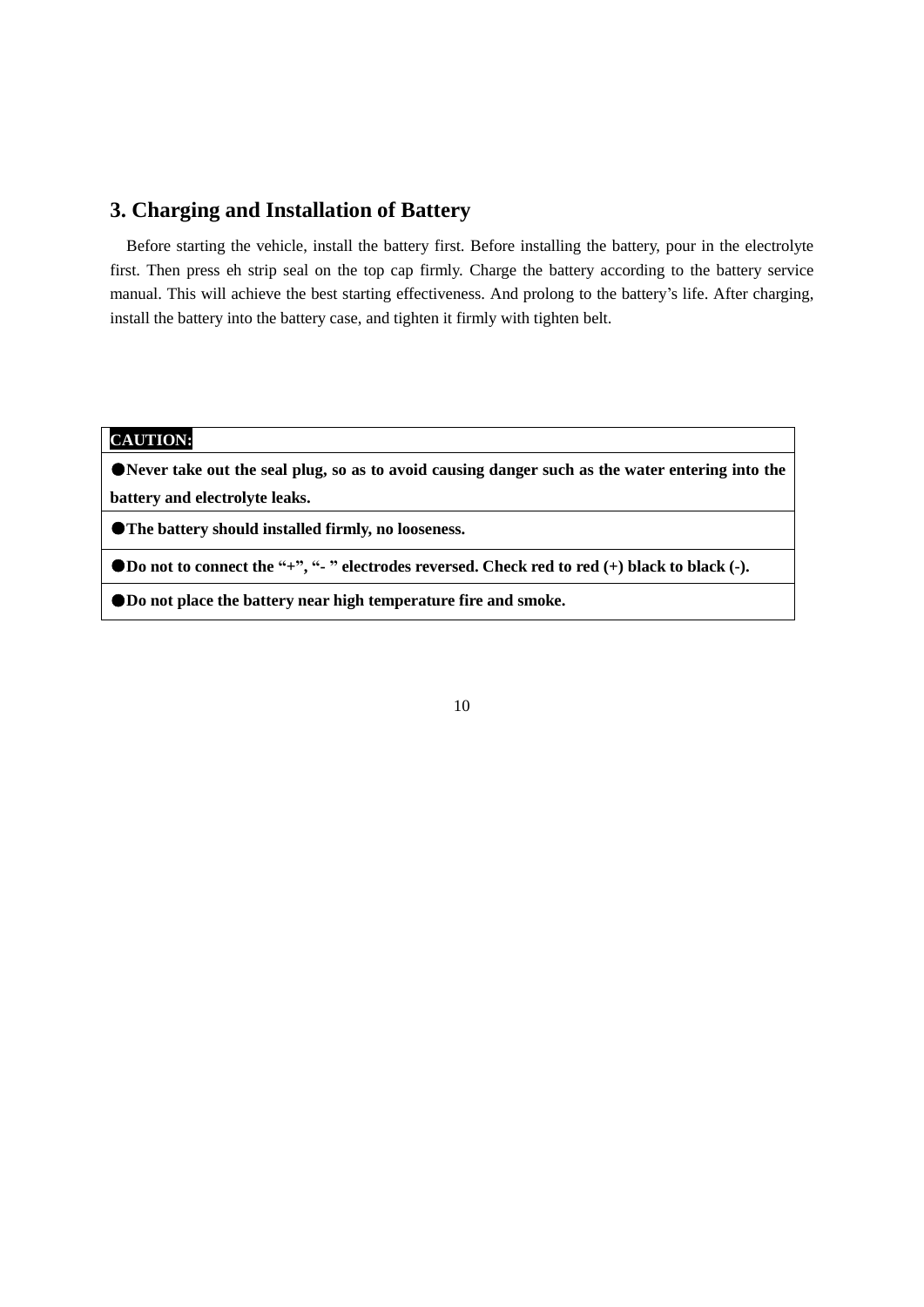# **4. Checking before riding**

Before operating this GO KART, be sure to check the items listed in the following table.

| <b>ITEM</b>              | <b>ROUTINE</b>                                                                        |
|--------------------------|---------------------------------------------------------------------------------------|
| Fuel                     | • Check fuel level in fuel tank, and add recommended fuel if necessary                |
|                          | • Check fuel line for leakage. Correct if necessary.                                  |
| Engine oil               | • Check oil level in engine, and add recommended oil to specified level if necessary. |
|                          | • Check ATV for oil leakage. Correct if necessary.                                    |
| Final gear oil           | • Check ATV for oil leakage. Correct if necessary.                                    |
| Front brake              | • Check operation, and correct if necessary.                                          |
|                          | • Lubricate cable if necessary.                                                       |
| Rear brake               | • Check operation, and correct if necessary.                                          |
|                          | • lubricate cable if necessary.                                                       |
|                          | • check level and pedal free play, and correct if necessary.                          |
| Throttle lever           | • Make sure that operation is smooth, and check cable free play.                      |
|                          | • Lubricate cable and lever housing if necessary.                                     |
| Control cables           | • Make sure that operation is smooth, lubricate if necessary.                         |
| Wheels and tires         | • Check wheel condition, and replace if damaged.                                      |
|                          | • Check tire condition and tread depth. Replace if necessary.                         |
|                          | • Check air pressure. Correct if necessary.                                           |
| Brake and shift pedals   | • Make sure that operation is smooth. lubricate pedal pivoting points if necessary.   |
| <b>Brake levers</b>      | • Make sure that operation is smooth. lubricate pedal pivoting points if necessary.   |
| Chassis fasteners        | • Make sure that all nuts, bolts and screws are properly tightened.                   |
| Instruments and switches | • Check operation, and correct if necessary.                                          |
| <b>Battery</b>           | • Check electrolyte level. Fill with distilled water if necessary.                    |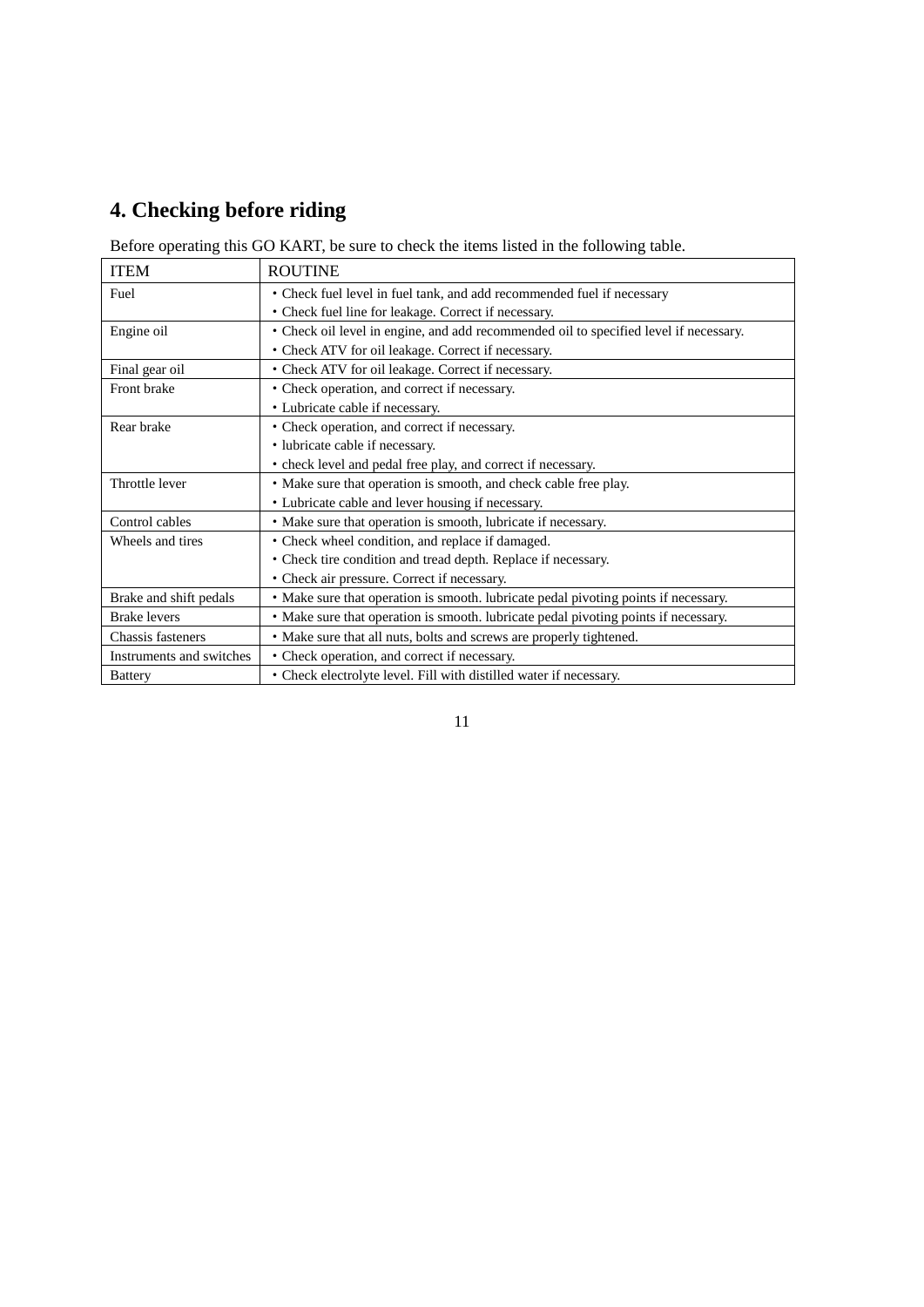## **4.1 Adding Fuel and Engine oil**

Check before riding, add it in time, if you find fuel is not enough.

# **CAUTION:\**

●**Spilling gasoline can harm your vehicle, any gasoline can damage painted surface.**

●**Be careful not to spill any gasoline when fill the fuel tank. Wipe spilled gasoline up immediately.**

### **4.1.1 Refueling**

Screw off the fuel tank cap counterclockwise, refuel until reaching to the position as shown in fig. 2.10.

# **4.1.2 Adding engine oil**

## **Using premium four-stroke engine oil recommended oil: SAE 15W/40.**

- ●Warm the engine up for about 5 minutes, remove to oil drain screw to let all oil flow out.
- Clean the oil screw and mount it.
- ●Remove the oil gauge and the oil to the upper limitation position of the oil to the upper limitation position of the gauge.
- ●Reinstall the oil gauge.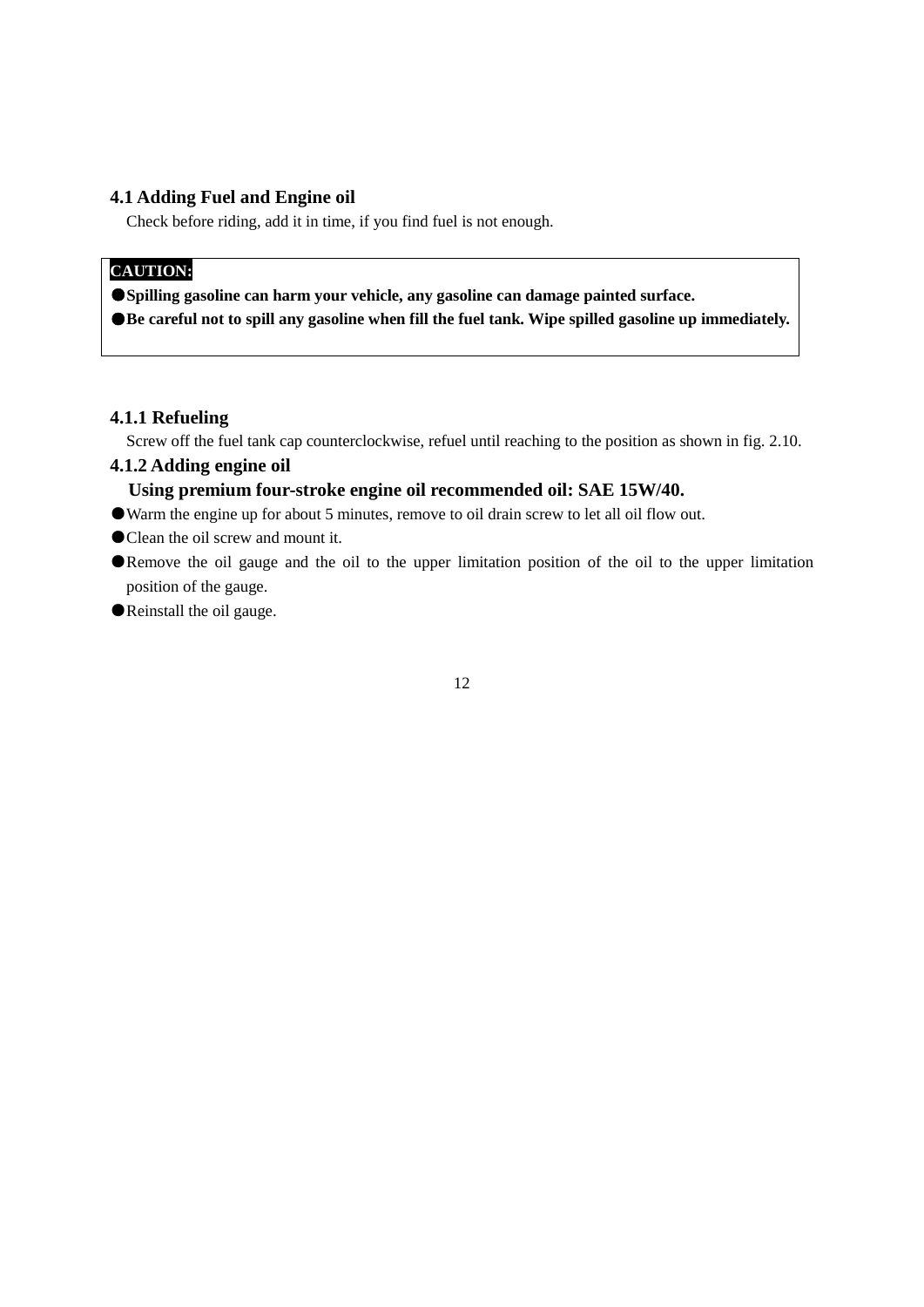## **WARNING**

●**After adding fuel or engine oil, the tank cap must be screwed on tightly.**

●**Do not permit anyone except adult to add fuel or engine oil.**

●**Add fuel in well ventilated area only.**

●**The engine must be stopped when adding fuel, and prevent fuel from spurting out onto the warm engine.**

●**No smoking and fire when adding fuel.**

●**The children should be far away when the adult is adding fuel.**

●**Avoid contacting skin with the gasoline and breathing in gasoline vapors.**

## **4.2 Front and rear brakes**

## **4.2.1 Brake and rear pedal**

Check for correct free play in the brake levers and brake pedal. If the free play is incorrect, adjust it.

Check operation of the brake levers and brake pedal. They should move smoothly and there should be a firm feeling when the brakes are applied. If not, have the GO KART checked by the sales dealer.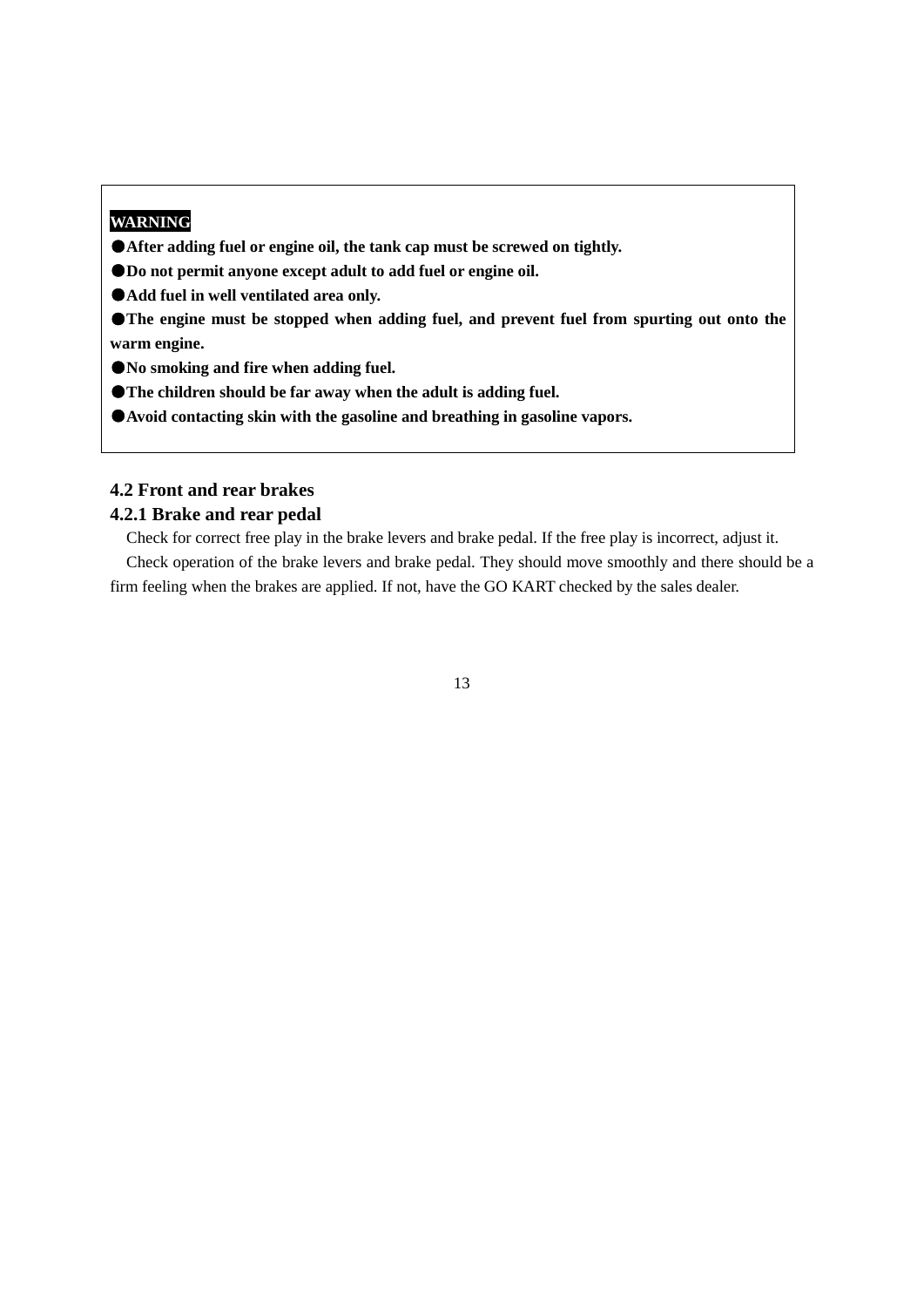## **4.2.2 Brake operation**

Test the brakes at slow speed after starting out to make sure they are working properly. If the brakes do not provide proper braking performance, check the brake linings for wear.

# **5. Ride with care and good judgment**

## **5.1 Get training if you are experienced.**

Beginners should get training from a certified instructor.

Become familiar with this GO KART at slow speeds first, even if you are experienced operator. Do not attempt to operate at maximum performance until you are totally familiar with the GO KART's handing and performance characteristics.

## **5.2 Not recommended for anyone under 16years of age.**

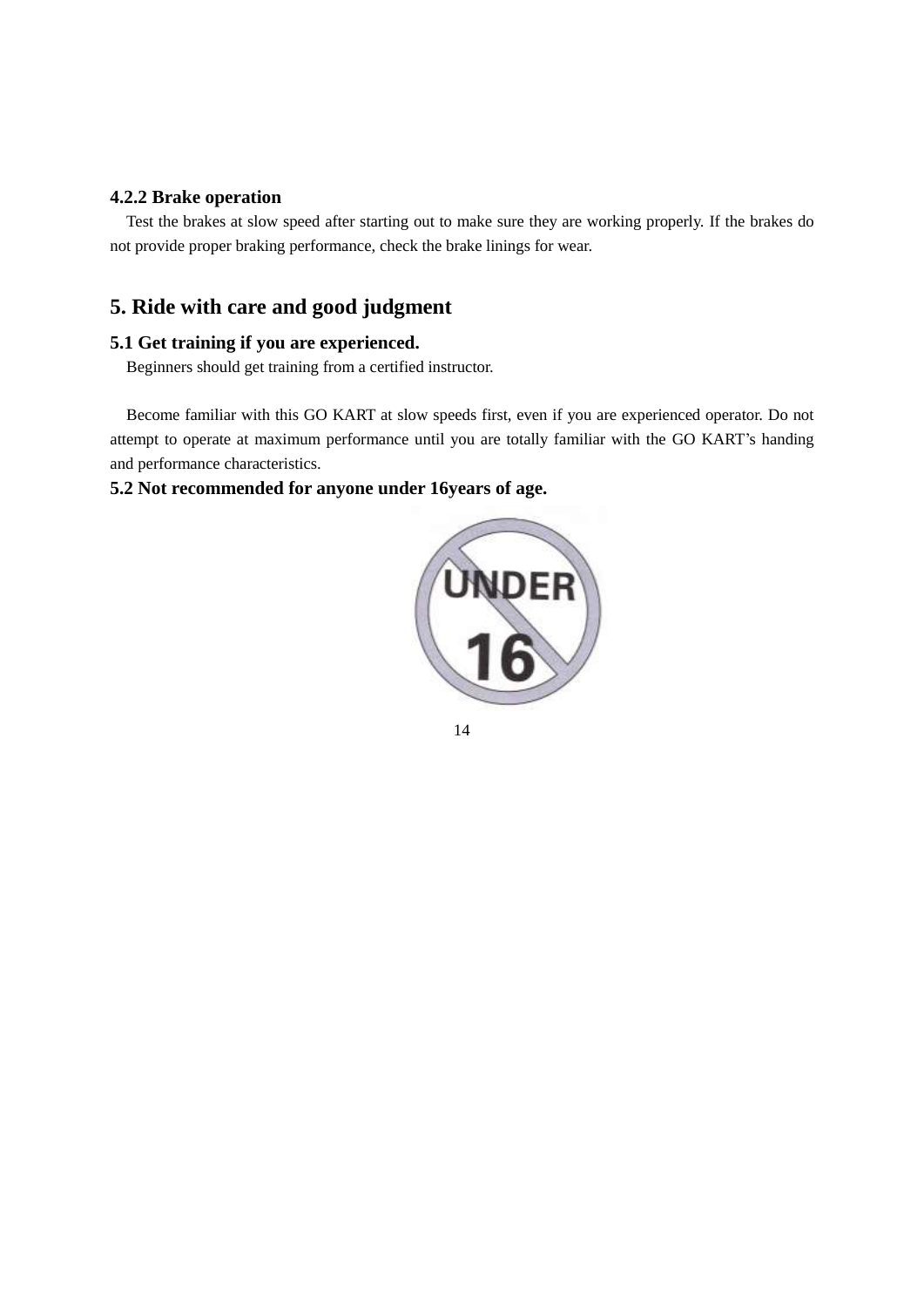#### **5.4 Apparel**

## **WARNING**

## **POTENTIAL HAZARD**

Operating this ATV without wearing an approved motorcycle helmet, eye protection and protective clothing.

#### **WHAT CAN HAPPEN**

Operating without an approved motorcycle helmet increases your chances of severe head injury or death in the event of an accident.

Operating without eye protection can result in an accident and increases your chances of a severe injury in the event of an accident. Operating without protective clothing increases your chances of severe injury in the event of an accident.

#### **HOW TO AVOID THE HAZARD**

Always wear an approved motorcycle helmet that fits properly.

You should also wear:

- ·eye protection (goggles or fact shield)
- ·golves
- boots
- ·long-sleeved shirt or jacket
- ·long pants



1.Protective clothing<br>2.Goggles<br>3.Gloves 4.Boots 5. Helmet

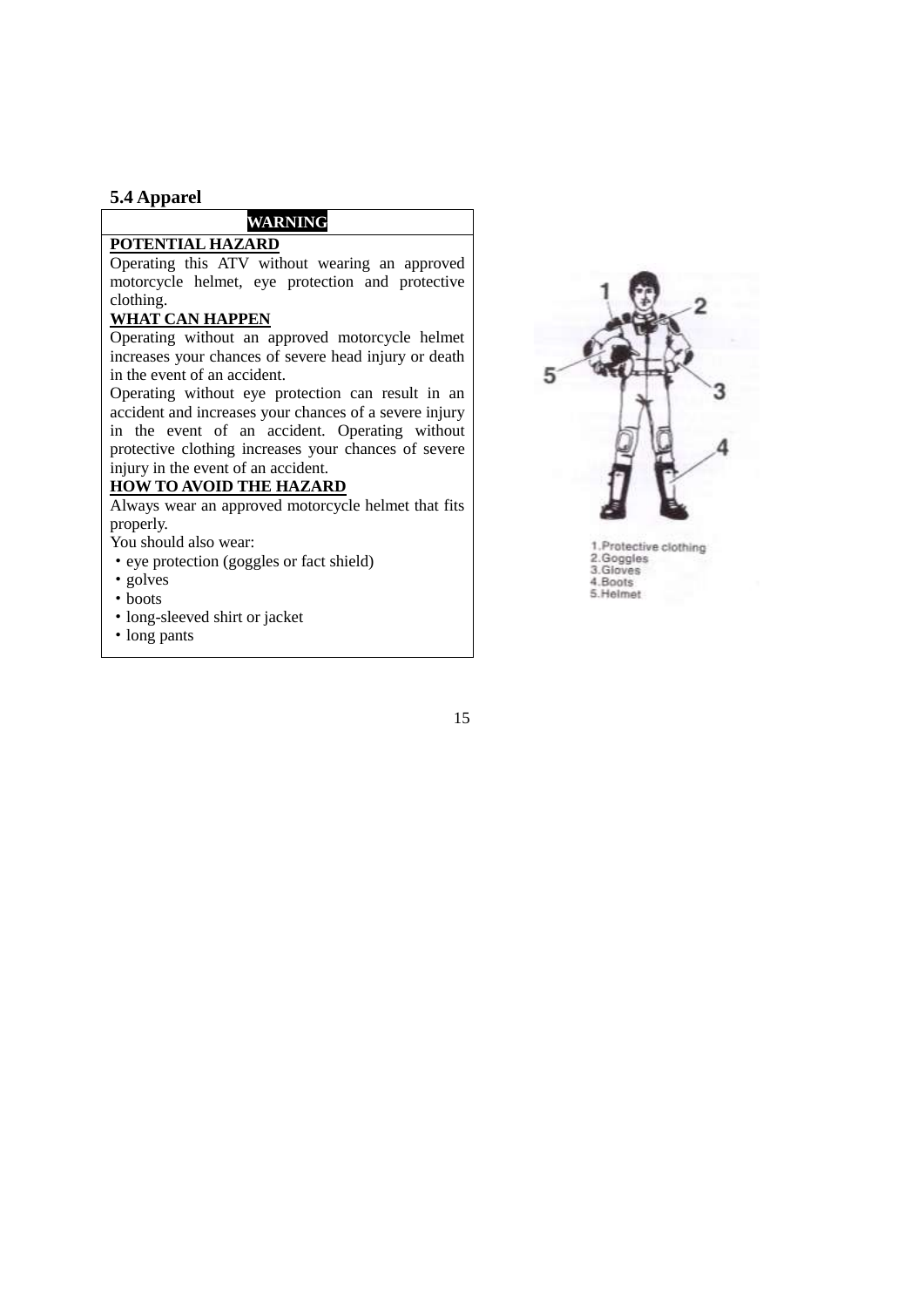## **5.5 Do not operate after consuming Alcohol or drugs.**

The operator's performance capability is

reduced by the influence of alcohol or drugs.

# WARNING

**POTENTIAL HAZARD** Operating this ATV after consuming alcohol or drugs..

### **WHAT CAN HAPPEN**

Could seriously affect your judgment. Could cause your to react more slowly. Could affect your balance and perception. Could result in an accident.

## **HOW TO AVOID THE HAZARD**

Never consume alcohol or drugs before or while driving this ATV.



## **6. Starting and riding**

Before riding, please read this section carefully.

## **6.1 Starting the engine.**

Insert the key into the ignition switch (Now it on the "OFF" position). Turn the fuel petcock to the "ON" position, the engine kill switch to the "RUN" position, the remote engine stop switch to the installed position. Shift to neutral.

## **6.1.1 Starting in cold state.**

(1) Pull the choke lever out.

Turn the key switch to "ON" position. After the rider bestrides on the saddles, set the parking brake plate, press the staring button with the left thumb, then the engine should start up.

### **6.1.2 Starting in warm state**

(1) Don't pull the choke lever and let it in the original position.

(2) Start the engine following the step 2-3 in **6.1.1**

## **WARNING**

●**Do not start the engine in doors or with little or no ventilation.**

●**release the throttle temporarily after the engine has started.**

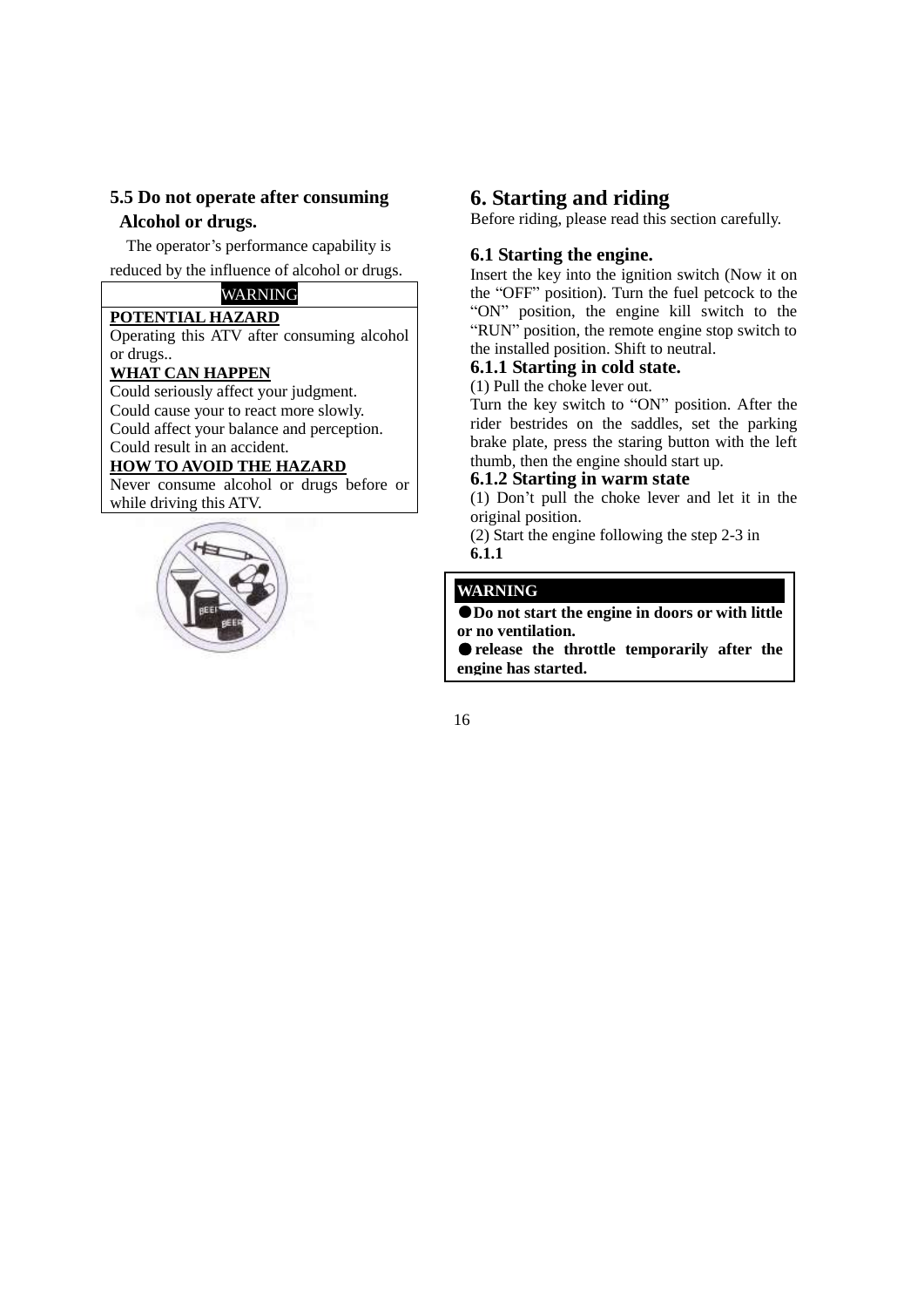## **CAUTION:**

- ●**Do not press the thumb continuously on the starting button after the engine has started.**
- ●**Do** not press the starting button while the engine is running, so as to avoid damaging the **engine.**
- ●**In order to save electricity in the battery, don't press starting button more than 5 seconds at a time. Intermittent time is less than 10 seconds.**
- **OIf the engine fails to start after pressing the start button for 3-4 times or more than 15 seconds by pedal starting, please check the vehicle.**
- ●**In cold starting state, the choke lever can't open too long after the engine is preheated, otherwise the plug will deposit carbon and this will increase the oil consumption.**

#### **6.2 Riding**

After the engine runs 30-40 seconds at idle speed and the riders is ready to ride:

## WARNING

- ●While beginning to run just, do not throttle up quickly.
- ●When riding, the rider should always pay his/her attention to putting his/her feet on the footrest.

Otherwise may cause the feet to touch the wheels or reduce the rider's ability to control the vehicle, and could lead to an accident.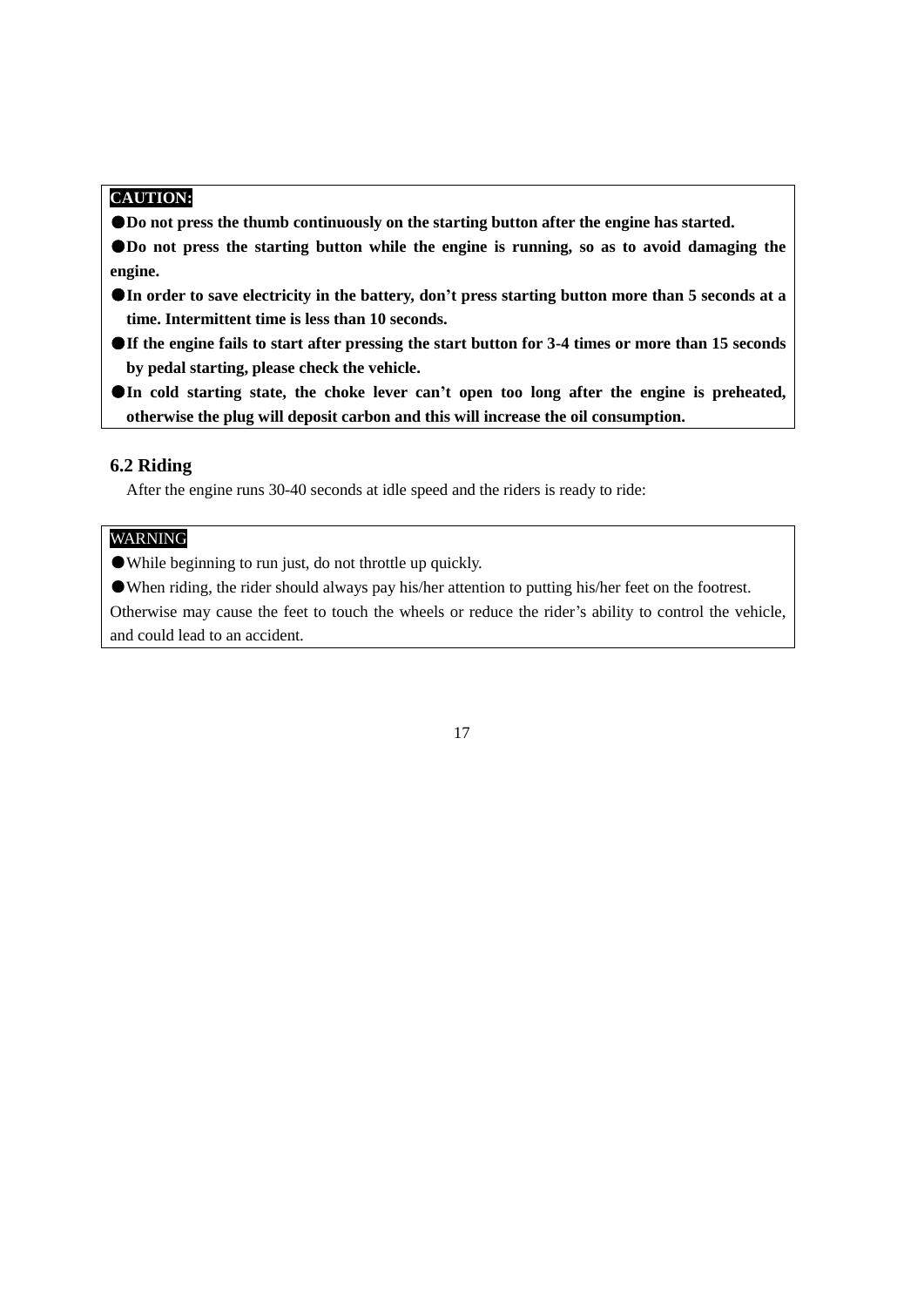#### **Step:**

- 1. apply the brake.
- 2. push down shift from neutral to drive position (if has the gear)
- 3. throttle up gradually the vehicle begin to accelerate.

## **6.3 Turning**

To turn the vehicle, the rider should shift body weight forward and support weight on the outer foot. Lean upper body into the turn and turn the handlebars in the direction of the turn.

### **WARNING**

● **The rider should first practice the turning technique in a wide open area until he/she has mastered it, then the rider and ride on the complicated road.**

## **6.4 Braking**

Release the throttle and hold the brake lever, then force gradually, the vehicle will decrease gradually until stop.

### **WARNING**

●**Avoid braking during turns. Whenever possible, use the brake to slow down before entering turns. If the vehicle has to be braked while turning, the brake lever should be used gently, otherwise could cause the vehicle to slide or tip over easily.**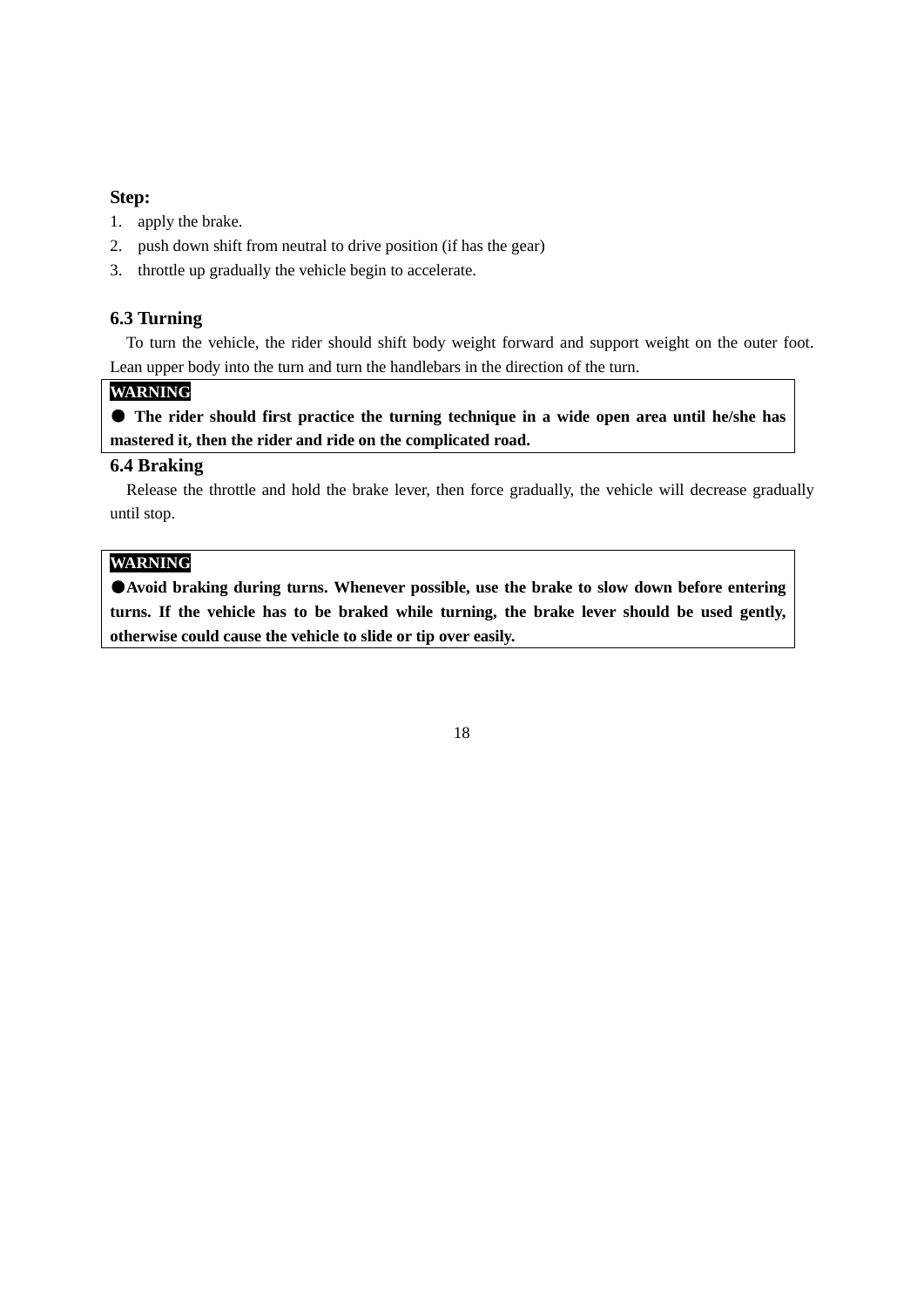## **CAUTION**

- ●**Avoid braking quickly.**
- ●**Use brakes for advance when riding in a rainy day.**

#### **6.5 Stopping**

If the rider need to stop the vehicle while riding, he/she should first release the throttle. Hold the brake lever to decelerate, then put the engine cutoff switch to "off" position. Shift into neutral.

## **WARNING**

●**After shutting off engine, do not touch the engine and exhaust pipe so as to avoid being burned.** 

#### **6.6 Parking brake**

When parking the vehicle on a slope, the parking brake should be used.

Hold the front brake lever and press the parking brake plate. After releasing the brake lever, the parking brake plate should not leap up. This means that he parking brake plate has taken effect. If you want cancel the parking brake. You only need squeeze the front lever, then the parking brake plate will pop out.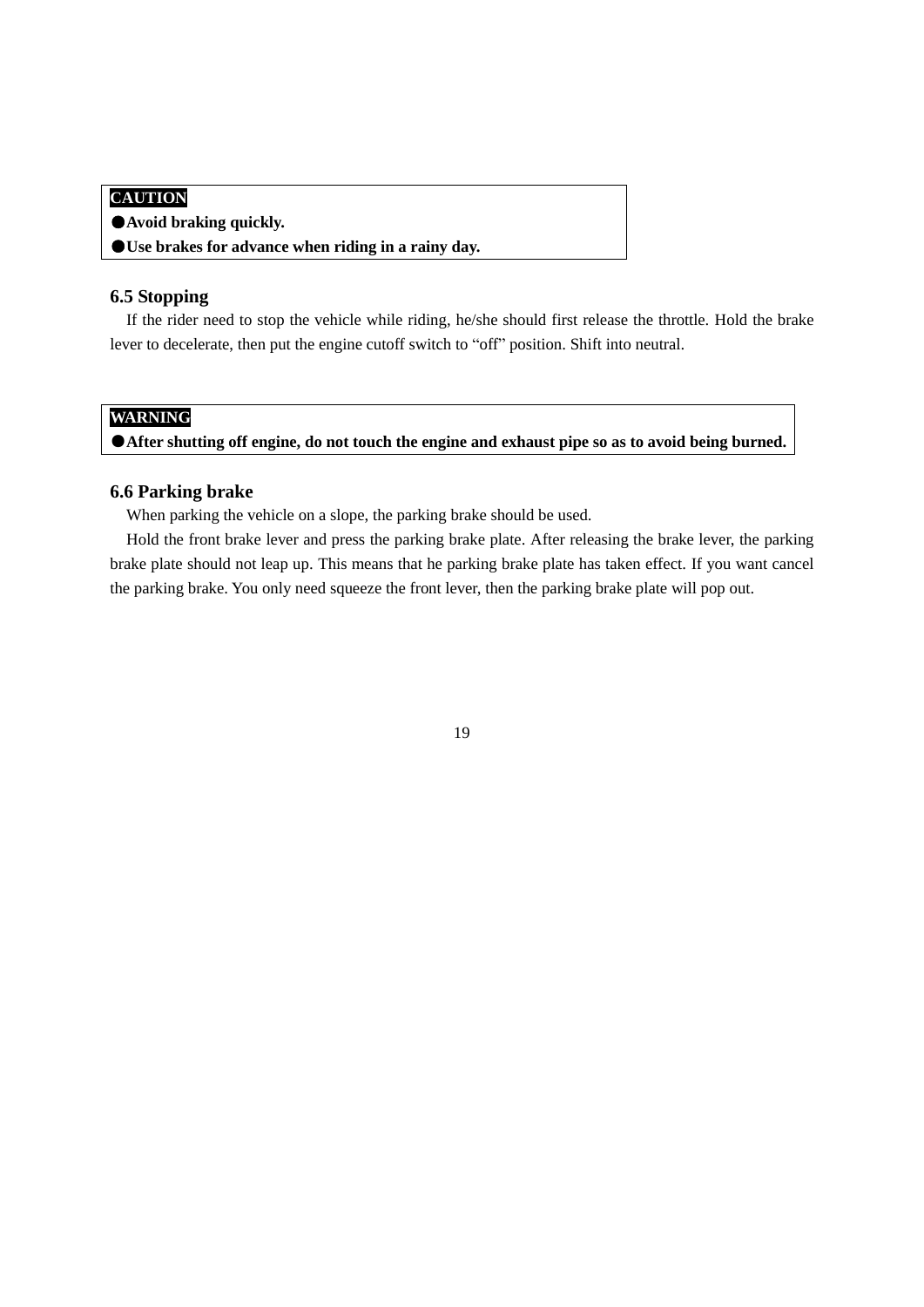#### **6.7 Use of remote Engine Stop Switch**

This device is used to help the adult control the vehicle driving by the child. When the adult finds that the vehicle should be stopped in the case of faulted ride by the child or bad road condition, the adult can pull out this switch to make the engine die out. This switch has the function of key switch too. Pull out the switch and take care of it. This can prevent the unauthorized rider from using the vehicle without permission.

#### **WARNING**

**The device must be used until the adult confirms that the child has developed sufficient skills for safe riding the vehicle alone.**

● When not using the device, please remove the lanyard or tie it on the frame to avoid getting **caught on something and creating a hazard.**

●**While pulling out the switch, you should put your fingers through the loop so as to avoid it slipping away from your hand suddenly.**

●**When you pull out the stop switch plate, the engine will die out, and the vehicle will continue to run through the inertial force. When using this switch, you should remember this feature.**

#### **7. Instructing the young rider**

To make your child ride this vehicle safely and familiarly, you must take certain time to instruct him/her. The instruction includes the instruction before your child begins to ride and instruction and supervision during ride. Before you guide your child, you should first read this manual familiarly, and practice some basic function personally, then tell me the main points, especially the "warning" parts in this manual to your child carefully.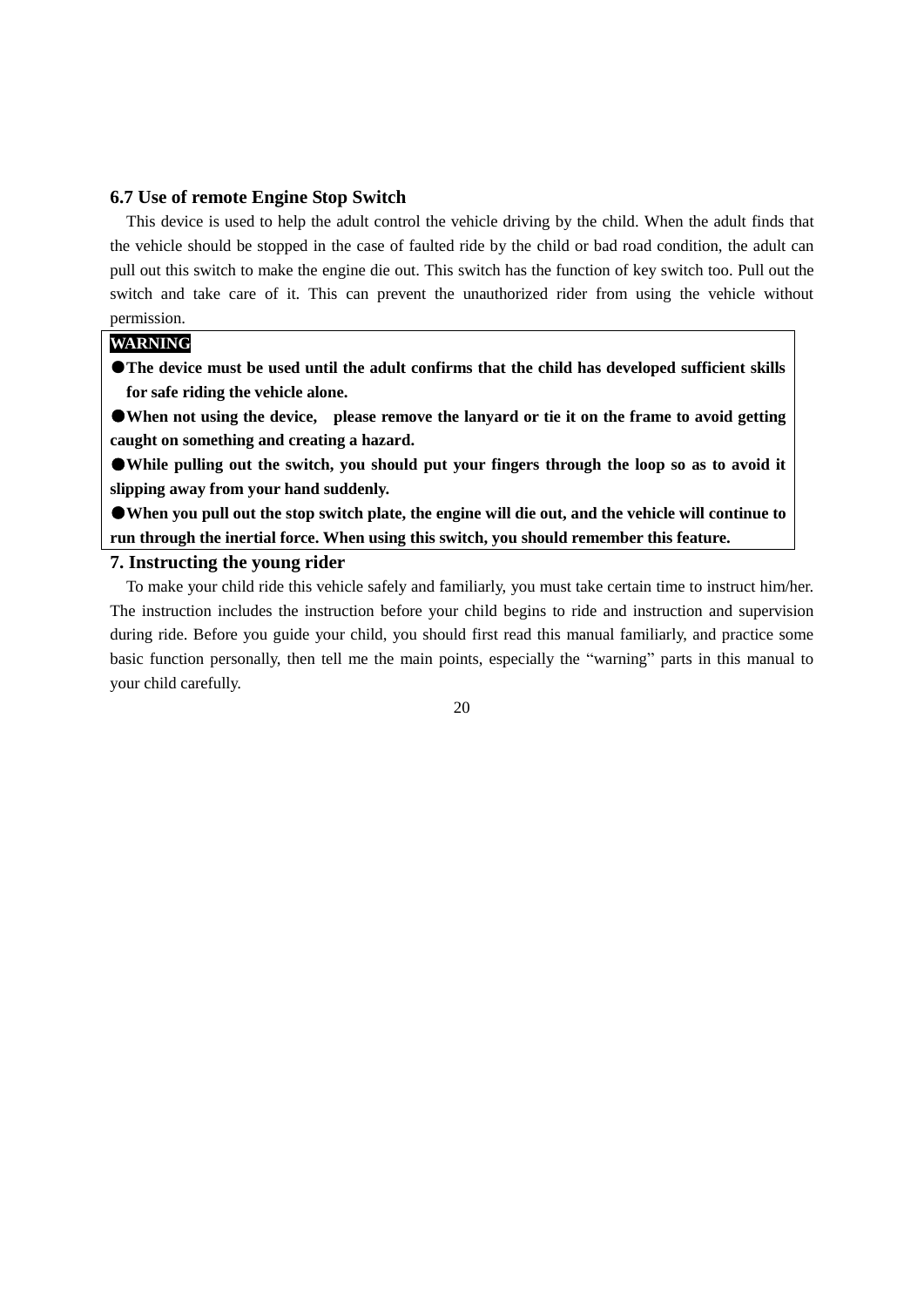Following is a step by step guide to help your child have a safe and enjoyable Go kart experience.

#### **Step 1: proper clothing and protective gear**

Clothing and protective gear are necessary for child to ride safety. The requirement for clothing is not wearing any loose fitting clothes so as to avoid causing danger. In addition, your child should wear long pants and a long sleeved shirt, these protect against abrasive injuries and loss of body heat. The protective gear such as helmet, eye protection and gloves is necessary for the child to wear.

#### **Step2: familiarity with the vehicle**

Your child should become completely familiar with the name and function of all controls. Let the young rider sit on the vehicle with the engine off. Demonstrate operation of the controls to the child. Ask him/her to do such things as start the engine, turn off the engine, lock the parking brake, etc. Practice this exercise until the child can operate all of the controls hesitation and without looking at the controls.

#### **Step3: Starting up the stopping**

You can let the child sit on the vehicle. You push the vehicle from behind, this will allow your child to get feel of ridding a moving vehicle, and become familiar with its operation. Then according to the introduction on the above chapter of the manual, let the child practice the exercise of starting and parking, and you can use the remote engine stop switch to control the child until he/she can master the program of starting, accelerating, decelerating and parking the vehicle.

#### **Step 4: turning**

Explain the skill of turning to the child on a open and wide ground, let your child practice first with the engine off, as you push the vehicle from behind. After your child is familiar with it, she/he can practice under power. At the same time, you should control the vehicle by using remote engine stop switch.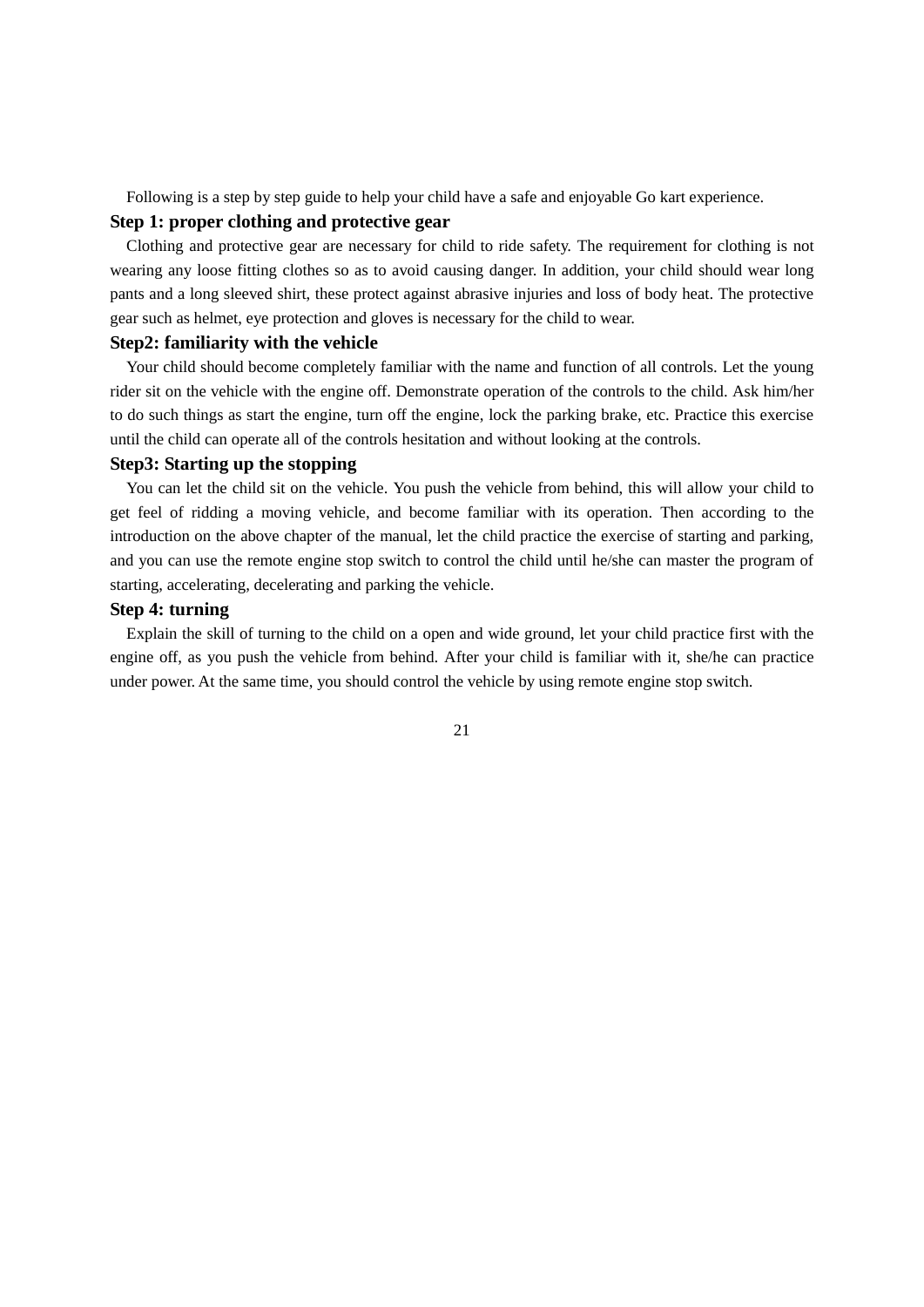## **Step 5: Putting all together**

When your child has mastered above steps, you can let your child practice putting them all together until he/she is familiar with them.

The above steps will help you guide your child master the most basic technique. Your child will need a great deal of practice after these steps have been completed. During this period guiding your child, you must be patient and careful, then you can realize the aim of the guide.

# **8. Inspection and Maintenance**

It is very important to inspect and maintain your Go kart regularly. If you have proper tools and are qualified, you can perform the maintenance yourself according to the instructions in this section. If you are not sure whether you can complete it, please consult your sales dealer.

## **WARNING**

**Keep the child far away when you perform inspection and maintenance to avoid injury**.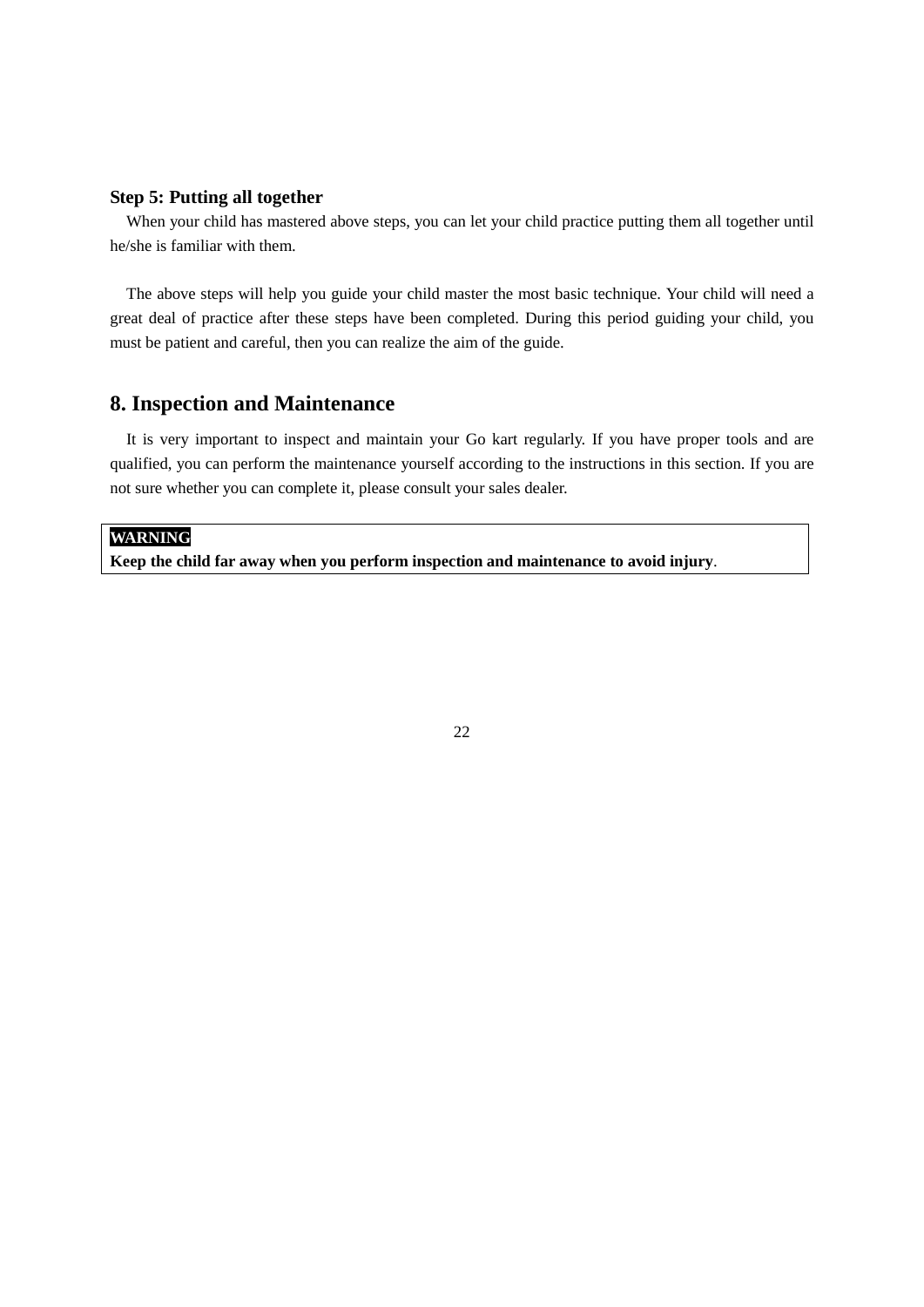|                |          |                 |                                                    |                                                   |                   | <b>INITIAL</b> |            | <b>EVERY</b> |            |            |
|----------------|----------|-----------------|----------------------------------------------------|---------------------------------------------------|-------------------|----------------|------------|--------------|------------|------------|
|                |          |                 | <b>CHECK OR</b>                                    | Whichever                                         | month             | 1              | 3          | 6            | 6          | 12         |
| No.            |          | <b>ITEM</b>     | <b>MAINTENANCE</b>                                 | comes first                                       | K <sub>m</sub>    | 320            | 1300       | 2500         | 2500       | 5000       |
|                |          |                 | <b>JOB</b>                                         |                                                   | (m <sub>i</sub> ) | (200)          | (800)      | (1600)       | (1600)     | (3200)     |
|                |          |                 |                                                    |                                                   | hours             | 20             | 80         | 160          | 160        | 320        |
| 1              | $\star$  | Fuel line       | • Check fuel hoses for cracks or other damage.     |                                                   |                   |                |            | $\sqrt{ }$   | $\sqrt{ }$ | $\sqrt{ }$ |
|                |          |                 | and replace if necessary                           |                                                   |                   |                |            |              |            |            |
| 2              | $\star$  | Spark plug      | • Check condition and clean the gap, or replace if |                                                   |                   | $\sqrt{2}$     | $\sqrt{ }$ | $\sqrt{ }$   | $\sqrt{ }$ | $\sqrt{}$  |
|                |          |                 | necessary                                          |                                                   |                   |                |            |              |            |            |
| 3              | $\star$  | Valves          |                                                    | • Check valve clearance and adjust if necessary   |                   |                |            |              | $\sqrt{}$  | $\sqrt{ }$ |
| $\overline{4}$ | $\star$  | Carburetor      | • Check choke operation and correct if necessary   |                                                   |                   |                | $\sqrt{ }$ | $\sqrt{ }$   | $\sqrt{ }$ | $\sim$     |
|                |          |                 |                                                    | check engine idling speed and adjust if necessary |                   |                |            |              |            |            |
| 5              | $\star$  | Crankcase       | • Check breather hose for cracks or other damage.  |                                                   |                   |                |            | $\sqrt{ }$   | $\sqrt{ }$ | $\sqrt{ }$ |
|                |          | breather system |                                                    | and replace if necessary                          |                   |                |            |              |            |            |
| 6              | $\star$  |                 |                                                    | • Check for leakage and replace gasket(s) if      |                   |                |            |              | $\sqrt{ }$ | $\sim$     |
|                |          | Exhaust system  | necessary                                          |                                                   |                   |                |            | $\sqrt{ }$   |            |            |
|                |          |                 | • Check for looseness and tighten all screw clamps |                                                   |                   |                |            |              |            |            |
|                |          |                 | and joints if necessary                            |                                                   |                   |                |            |              |            |            |
| 7              | $^\star$ | Spark arrester  | • Clean                                            |                                                   |                   |                |            | $\sqrt{ }$   | $\sqrt{}$  | $\sqrt{}$  |

 **8.1 Periodic maintenance chart for the emission control system**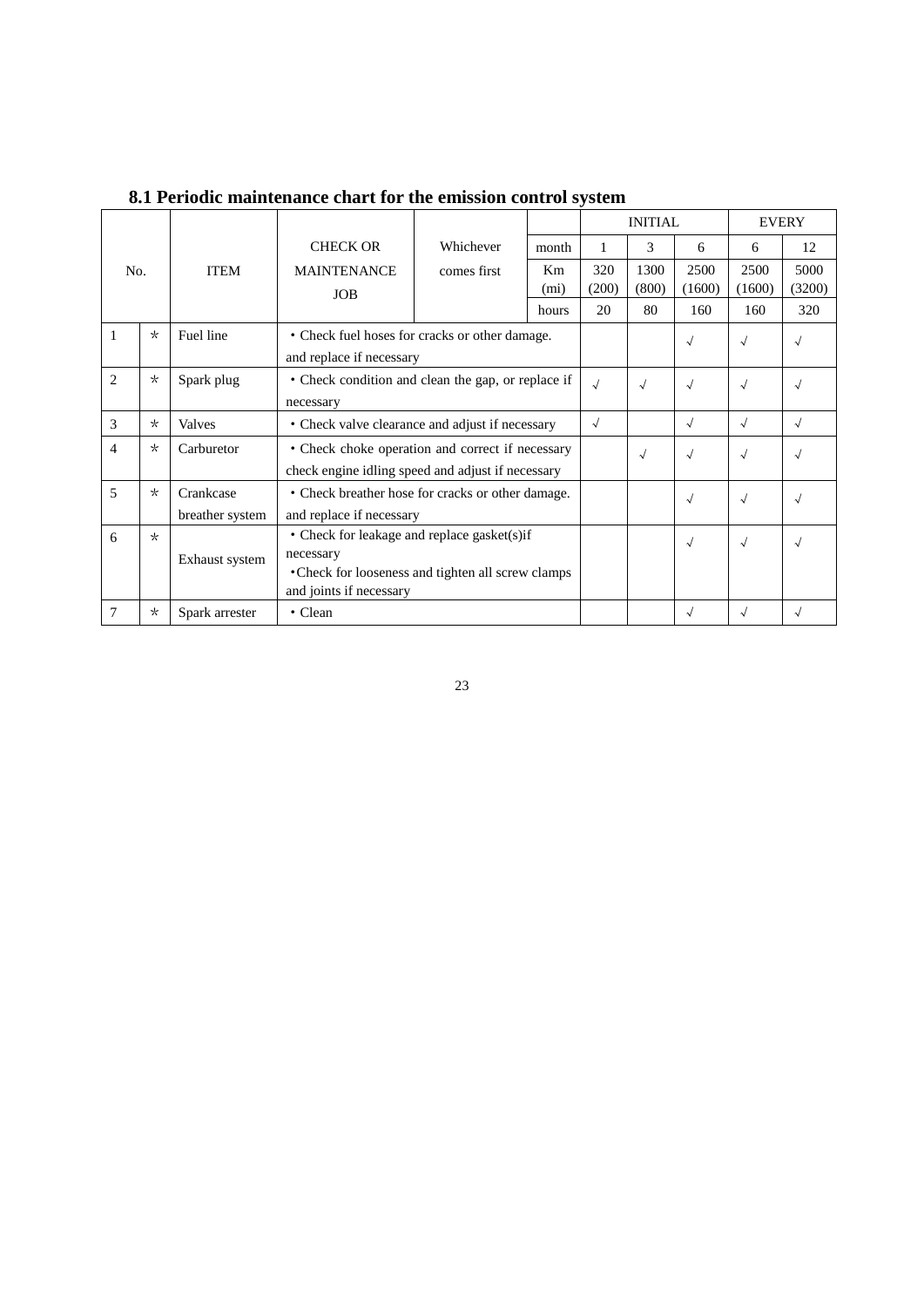# **WARNING**

Let your sales dealer maintain the item with"\*"

**If you are not qualified, it is better not to perform maintenance yourself, or you may damage your vehicle.**

**The engine stop switch usually on the "off" position unless the engine be running to perform the required maintenance.**

**Keep Go kart far away form children when you do maintenance to avoid injury.**

|                |          |                   |                                             |                                                |                   | <b>INITIAL</b>             |            |                                         | <b>EVERY</b> |            |
|----------------|----------|-------------------|---------------------------------------------|------------------------------------------------|-------------------|----------------------------|------------|-----------------------------------------|--------------|------------|
|                |          |                   | <b>CHECK OR</b>                             | Whichever                                      | month             |                            | 3          | 6                                       | 6            | 12         |
|                | No.      | <b>ITEM</b>       | <b>MAINTENAN</b>                            | comes first                                    | Km                | 320                        | 1300       | 2500                                    | 2500         | 5000       |
|                |          |                   | CE JOB                                      |                                                | (m <sub>i</sub> ) | (20200)                    | (800)      | (1600)                                  | (1600)       | (3200)     |
|                |          |                   |                                             |                                                | hours             | 20                         | 80         | 160                                     | 160          | 320        |
|                | $^\star$ | Timing chain      |                                             | • Check chain tension<br>• Adjust if necessary |                   |                            |            | $\sqrt{ }$                              | $\sqrt{ }$   | $\sqrt{ }$ |
| $\overline{2}$ | $\star$  | An filter element |                                             | • Clean and replace if necessary               |                   |                            |            | Every 20-40 hours (more often in wet or |              |            |
| 3              | $\star$  | Clutch            |                                             | • Check operation and adjust if necessary      |                   | $\sqrt{}$                  |            | $\sqrt{}$                               | √            | $\sim$     |
|                | $\star$  |                   |                                             | • Check operation and correct if necessary     |                   |                            |            |                                         |              |            |
| $\overline{4}$ |          |                   | • Check brake lever free play and adjust if | $\sqrt{ }$                                     | $\sqrt{}$         | $\sqrt{ }$                 | $\sqrt{ }$ | $\sim$                                  |              |            |
|                |          | Front brake       | necessary                                   |                                                |                   |                            |            |                                         |              |            |
|                |          |                   | • Replace brake shoes                       |                                                |                   | Whenever worn to the limit |            |                                         |              |            |

#### **8.2 General maintenance and lubrication chart**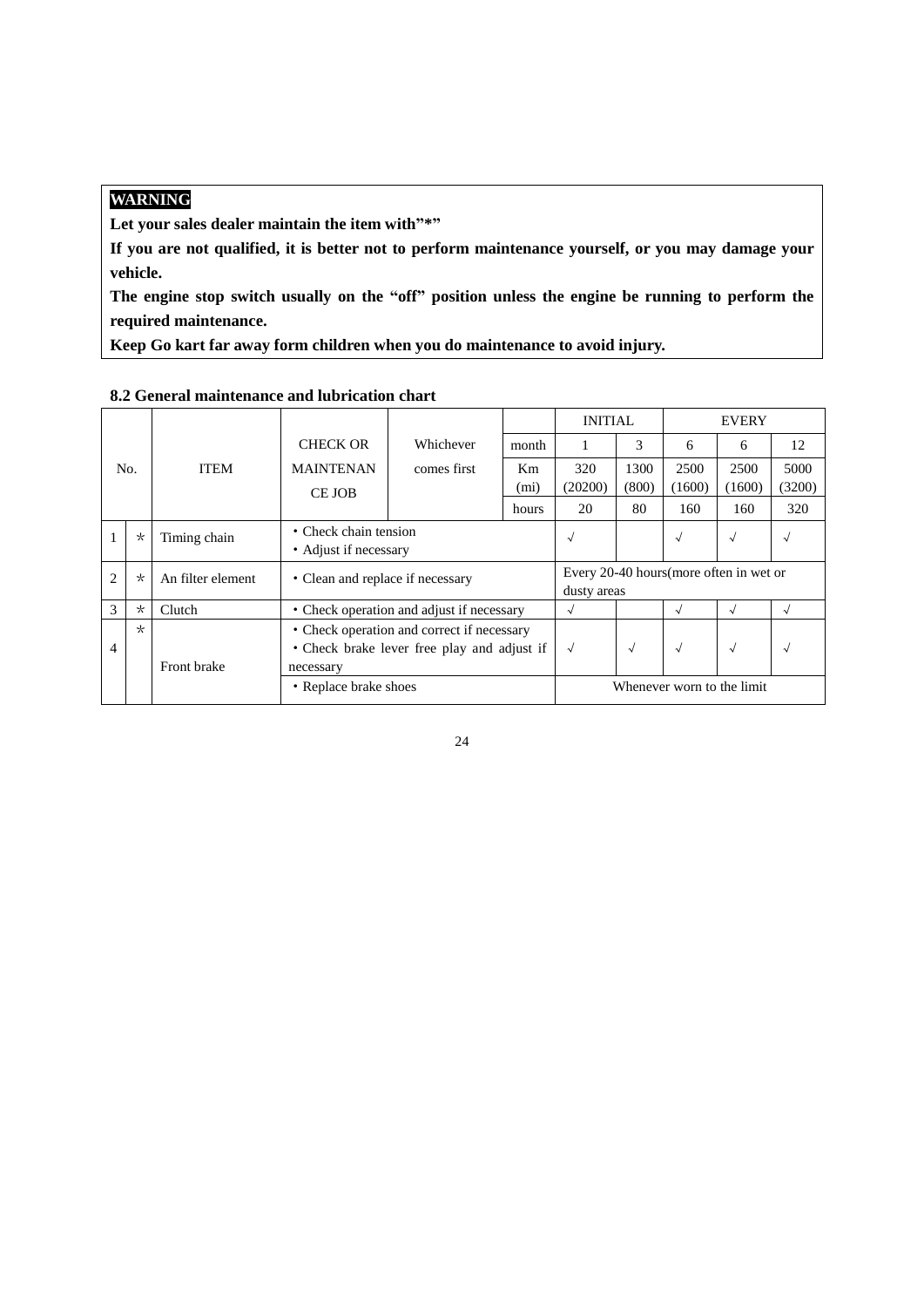|     |          |                              |                                                                                                                   |                                                                                            | <b>INITIAL</b>          |              | <b>EVERY</b>  |                            |                |                |
|-----|----------|------------------------------|-------------------------------------------------------------------------------------------------------------------|--------------------------------------------------------------------------------------------|-------------------------|--------------|---------------|----------------------------|----------------|----------------|
|     |          |                              | <b>CHECK OR</b>                                                                                                   | Whichever                                                                                  | month                   | 1            | 3             | 6                          | 6              | 12             |
| No. |          | <b>ITEM</b>                  | <b>MAINTENANCE</b><br><b>JOB</b>                                                                                  | comes first                                                                                | Km<br>(m <sub>i</sub> ) | 320<br>(200) | 1300<br>(800) | 2500<br>(1600)             | 2500<br>(1600) | 5000<br>(3200) |
|     |          |                              |                                                                                                                   |                                                                                            | hours                   | 20           | 80            | 160                        | 160            | 320            |
| 5   | $\star$  | Rear brake                   | • Check operation and correct if necessary<br>• Check brake lever and pedal free play, and<br>adjust if necessary |                                                                                            |                         | $\sqrt{}$    | $\sqrt{}$     | $\sqrt{}$                  | $\sqrt{ }$     | √              |
|     |          |                              | • Replace brake shoes                                                                                             |                                                                                            |                         |              |               | Whenever worn to the limit |                |                |
| 6   | $\star$  | Wheels                       | necessary                                                                                                         | • Check runout and for damage, and replace if                                              |                         |              |               | $\sqrt{}$                  | $\sqrt{}$      |                |
| 7   | $\star$  | <b>Tires</b>                 | replace if necessary.<br>necessary                                                                                | • Check tread depth and for damage, and<br>• Check air pressure and balance and correct if |                         |              |               |                            | $\sqrt{}$      |                |
| 8   | $\star$  | Wheel hub bearings           | necessary                                                                                                         | Check for looseness or damage, and replace if                                              |                         |              |               | $\sqrt{ }$                 | $\sqrt{ }$     | $\sqrt{}$      |
| 9   | $^\star$ | Chassis fasteners            | properly tightened                                                                                                | • Make sure that all nuts, bolts, and screw are                                            |                         |              |               | $\sqrt{ }$                 | $\sqrt{ }$     |                |
| 10  | $\star$  | Shock absorber<br>assemblies | • Check operation and correct if necessary<br>Check for oil leakage and replace if<br>necessary                   |                                                                                            |                         |              | $\sqrt{ }$    | $\sqrt{ }$                 |                |                |
| 11  | $\star$  | Front knuckle pivots         |                                                                                                                   | • Lubricate with lithium-soap-based grease                                                 |                         |              |               | $\sqrt{ }$                 | $\sqrt{ }$     | $\sqrt{ }$     |
| 12  | $\star$  | Steering shaft               | • Lubricate with lithium-soap-based grease                                                                        |                                                                                            |                         |              |               | $\sqrt{ }$                 | $\sqrt{}$      | $\sqrt{}$      |
| 13  | $\star$  | Steering system              | • Check operation and repair or replace if<br>damaged.<br>• Check toe-in and adjust if necessary                  |                                                                                            |                         | $\sqrt{}$    | $\sqrt{}$     | $\sqrt{}$                  | $\sqrt{}$      |                |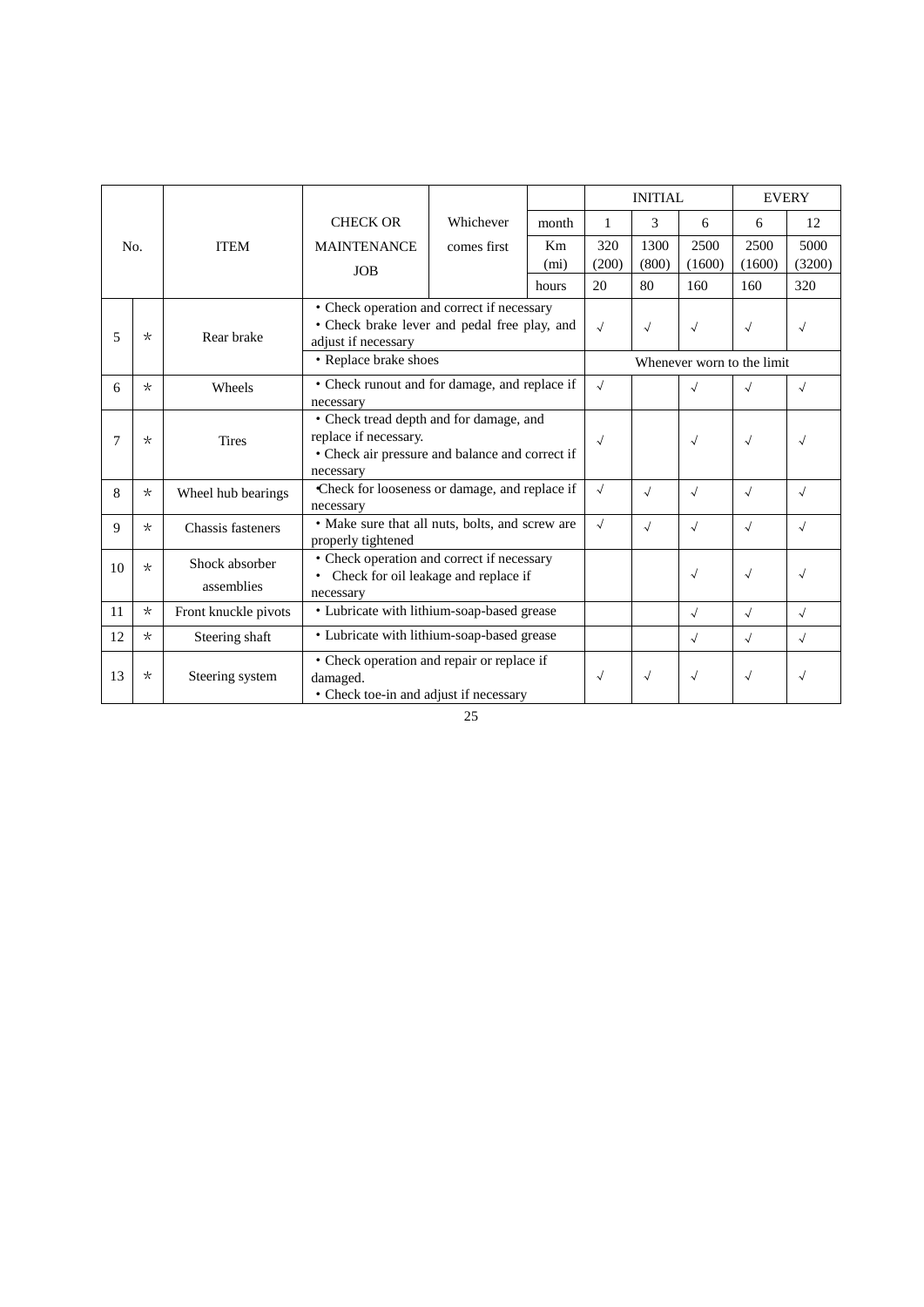|     |         |                                        |                                                                                                                                        |                                                                                                                                                          |                         |              | <b>INITIAL</b> |                | <b>EVERY</b>   |                |
|-----|---------|----------------------------------------|----------------------------------------------------------------------------------------------------------------------------------------|----------------------------------------------------------------------------------------------------------------------------------------------------------|-------------------------|--------------|----------------|----------------|----------------|----------------|
| No. |         |                                        | <b>CHECK OR</b>                                                                                                                        | Whichever                                                                                                                                                | month                   |              | 3              | 6              | 6              | 12             |
|     |         | <b>ITEM</b>                            | <b>MAINTENANCE JOB</b>                                                                                                                 | comes first                                                                                                                                              | Km<br>(m <sub>i</sub> ) | 320<br>(200) | 1300<br>(800)  | 2500<br>(1600) | 2500<br>(1600) | 5000<br>(3200) |
|     |         |                                        |                                                                                                                                        |                                                                                                                                                          | hours                   | 20           | 80             | 160            | 160            | 320            |
| 14  | $\star$ | Engine oil                             | • Change.                                                                                                                              | • Check ATV for oil leakage, and correct if necessary.                                                                                                   |                         |              |                |                | $\sqrt{ }$     | $\sqrt{ }$     |
| 15  | $\star$ | Final gear oil                         | necessary.                                                                                                                             | • Change check ATV for oil leakage, and correct if                                                                                                       |                         |              |                |                |                | $\sqrt{}$      |
| 16  | $\star$ | Moving parts<br>and cables             | • Lubricate                                                                                                                            |                                                                                                                                                          |                         |              |                |                | $\sqrt{ }$     |                |
| 17  | $\star$ | Throttle lever<br>housing and<br>cable | adjust if necessary.                                                                                                                   | • Check operation and correct if necessary.<br>• check throttle cable free play and have a sales dealer<br>• lubricate throttle lever housing and cable. |                         |              |                |                | $\sqrt{ }$     |                |
| 18  | $\star$ | Front and rear<br>brake switches       | • Check operation and correct if necessary.                                                                                            |                                                                                                                                                          | $\sqrt{ }$              | $\sqrt{ }$   |                | $\sqrt{ }$     |                |                |
| 19  | $\star$ | <b>Battery</b>                         | • Check electrolyte level and specific gravity, and<br>correct if necessary.<br>• make sure that the breather hose is properly routed. |                                                                                                                                                          |                         | $\sqrt{ }$   | $\sqrt{ }$     | $\sqrt{ }$     | $\sqrt{ }$     |                |

# NOTE:

The air filter needs more frequent service if you are riding in unusually wet or dusty areas.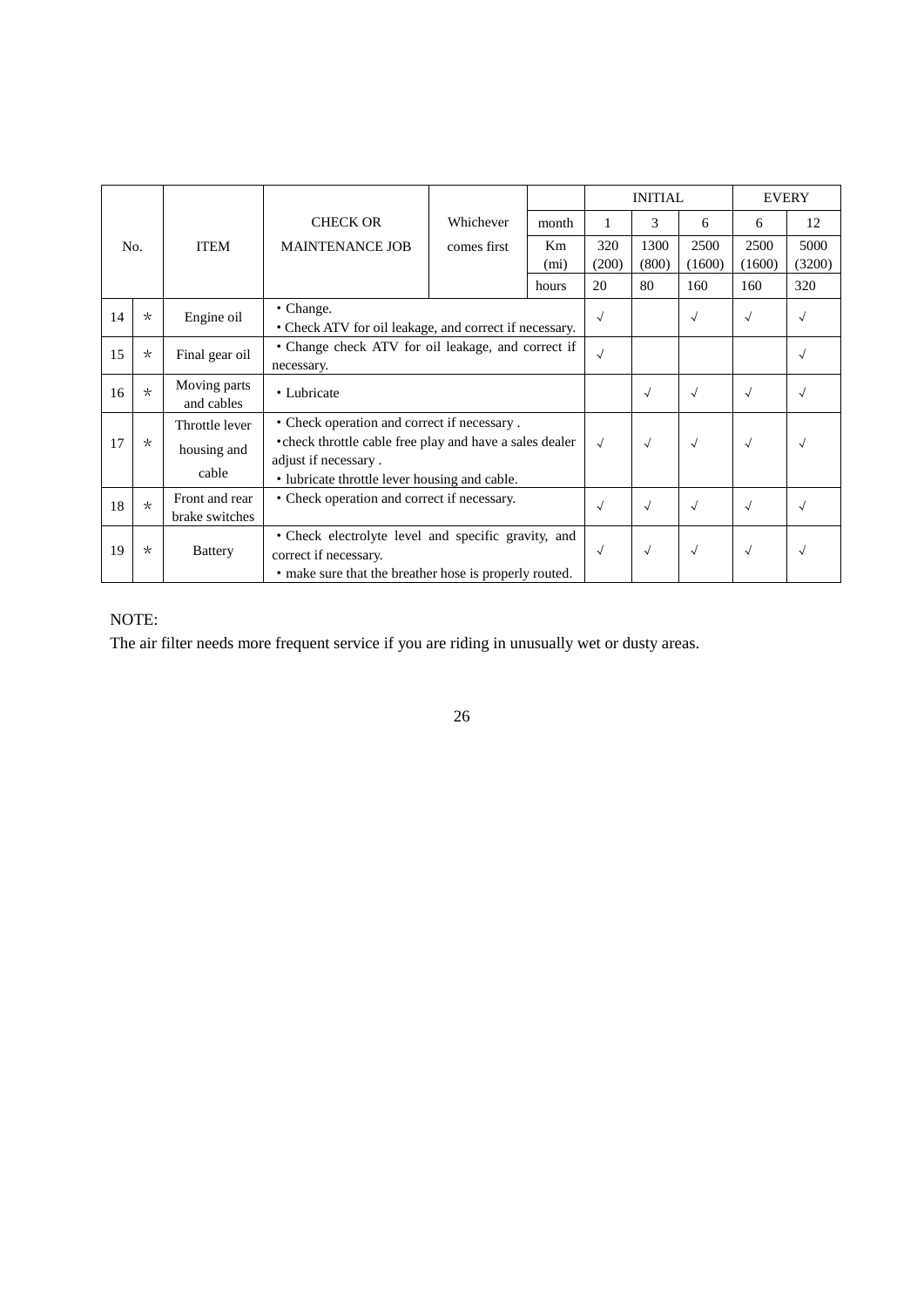#### **8.3.1 Toolkit**

You are provided a tool kit for the convenience of inspection and maintenance as well as testing tire pressure. Included are some general tools, such as spanner, box wrench and tire pressure gauge.

## **8.3.2 Tire**

Mainly check the surface of tire and air pressure gauge.

●Inspect if there are cuts in surface of tire and nails or stones bedded in the tire tread.

●Check whether the depth of the tire tread is enough, please replace the tires when the depth of the tire tread is less than 0.16 inch(4.0mm)

● Air pressure in tire should be about 0.25kg/cm(3.6psi).Never under-inflate or over-inflate

#### **WARNING**

- **Operating the vehicle with excessively worn tires can cause skidding due to reduced traction.**
- **Improper air pressure can affect handling characteristics, under-inflation could cause slip or skid off the tire bead, over-inflation can cause the tire to burst or tire serious damage.**
- **Be sure to use equal air pressure in left and right tires, Unequal air pressure may be adversely effect riders CONTROL. Please replace the tire if they are extremely worn out, It is very important to replace the tires, we recommend that you let the dealer completes this work leaks due to a puncture should also be repair by dealer.**

#### **8.3.3Braking system**

●Inspect for brake travel. The brake level travel should be between 5mm and 8mxn,to adjust the Brake level travel, please use following procedure.

●Loose the adjusting nut and adjust the brake level travel.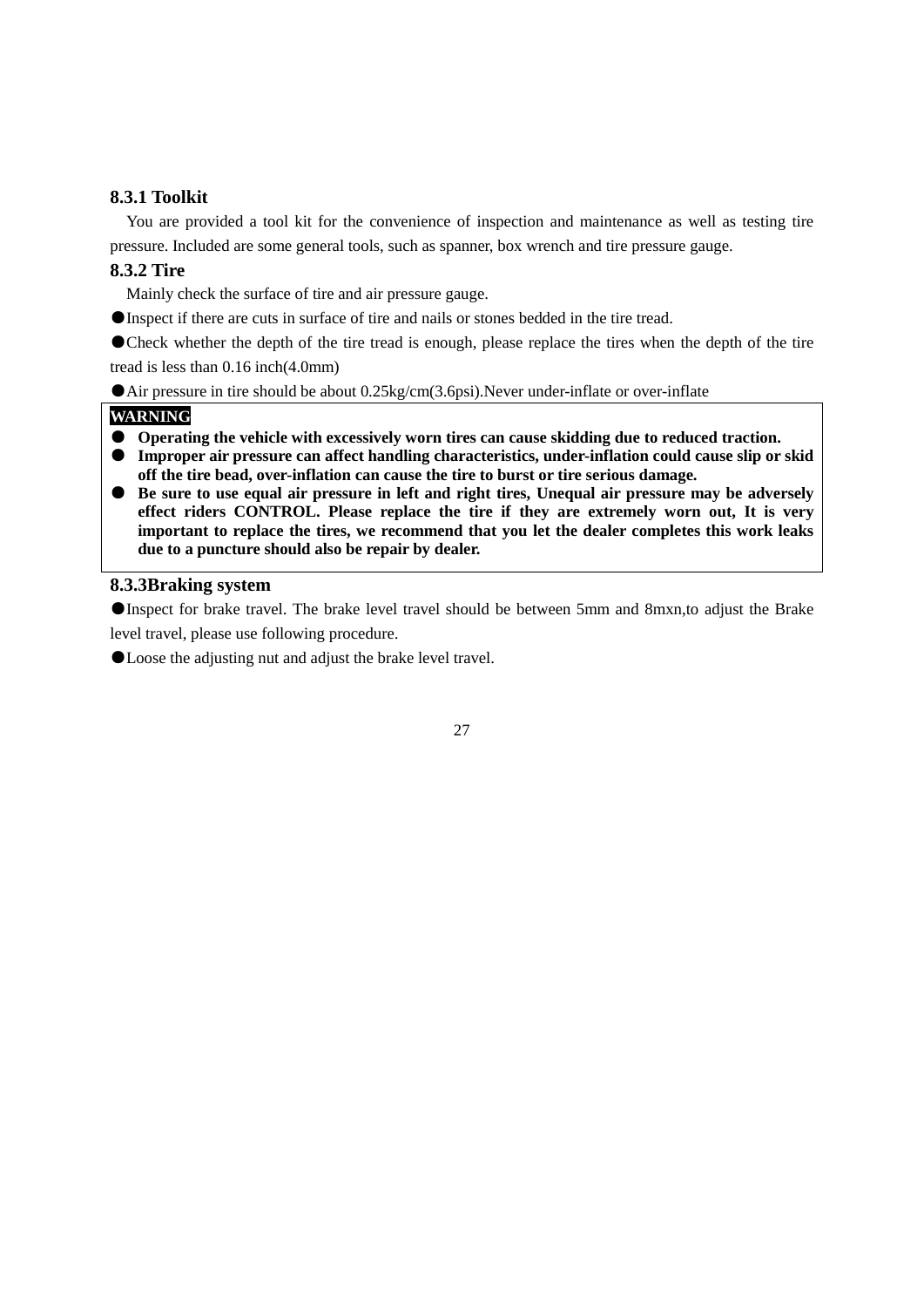●After adjustment. Hold the brake level and check whether the brake level travel is between 5mm and 8mm

●Periodically inspect the thickness of the brake pads. When its warness more than 1mm.it should be replaced.

●Often inspect the liquid level of brake fluid in the oil cup. When the brake fluid level is below the mark line, drain out the remaining brake fluid, and fill new DOT3 brake fluid.

●Always keep the brake disc and the brake pads clean.

#### **8.3.4. Lubricating driven chain**

Lubricating the driven chain frequently as necessary, please use the following procedures.

- Remove the chain by taking off the chain joint clip.
- Wash the chain in the solvent and lubricate it with chain lube.
- Remount it after lubrication

## **WARNING**

- **Must be carefully during use of solvent, keep children away from solvent.**
- **When reinstalling the driven chain, be sure to position the chain joint clip so the slit end faces opposite the turning direction of the driven chain as illustrated. The driven chain will come off if you installed it improperly.**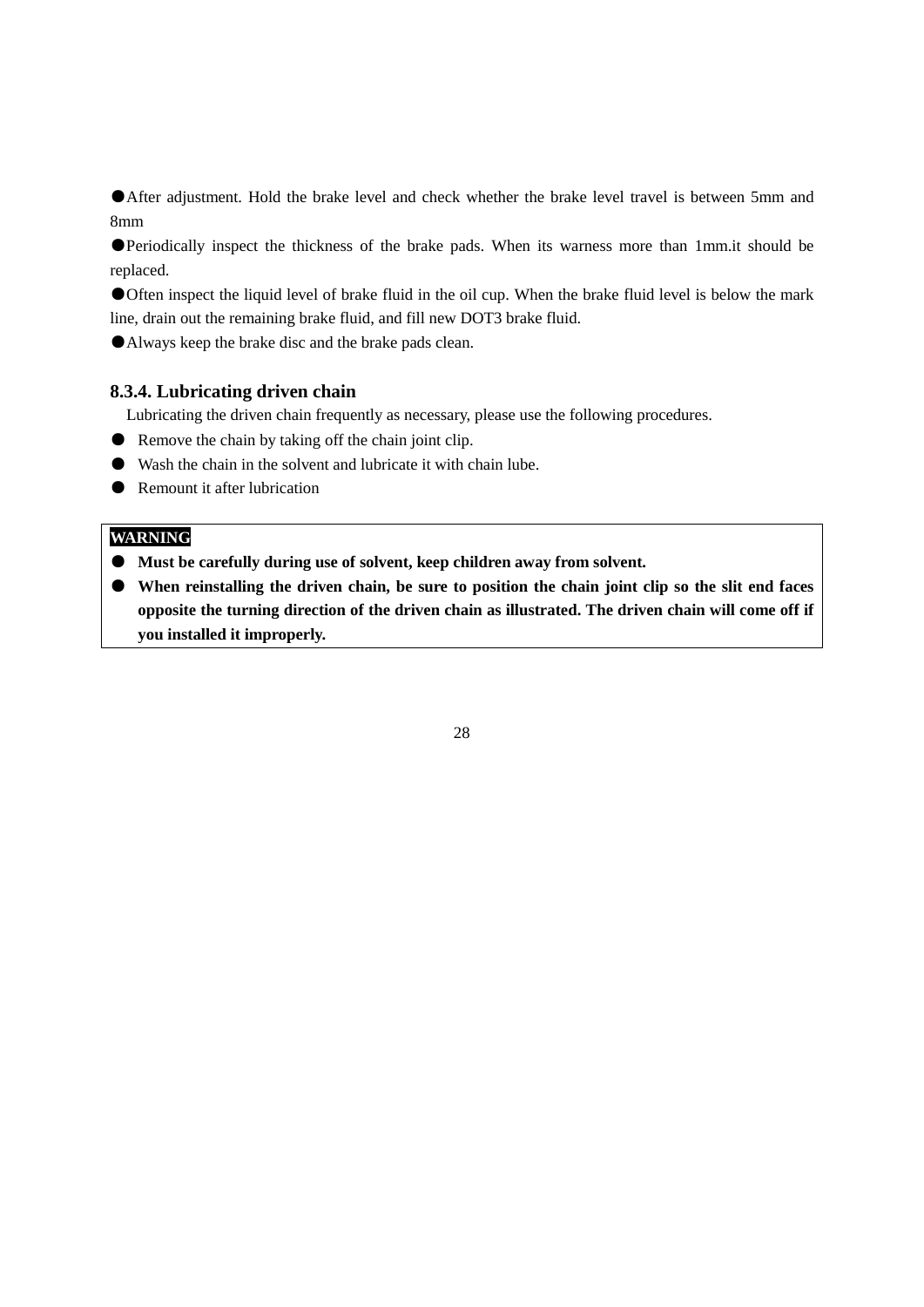## **8.3.5 Gear box lubricating oil**

Using good-quality SAE 15w/40 motor oil.

Add oil according to the following steps.

- Remove the rubber plug in the gearbox and add 400-450m1 oil.
- Tighten the plug after adding and check if it is leaking.

## **WARNING**

**Keep children away from oil..**

## **WARNING**

- **After the new vehicle breaks in 20 hours, change the oil in gearbox. Clean the box with kerosene and the add new oil.**
- **Check the oil level frequently and add it quickly if is not enough.**
- **Oil under-level or over-lever can affect engine performance, and cause trouble.**

### **8.3.6 Inspection of battery.**

If you find the vehicle is hard to start during operation, please remove the battery and charge battery according to the manual.

## **CAUTION:**

**Never open top cap strip and seal plugs when charging.**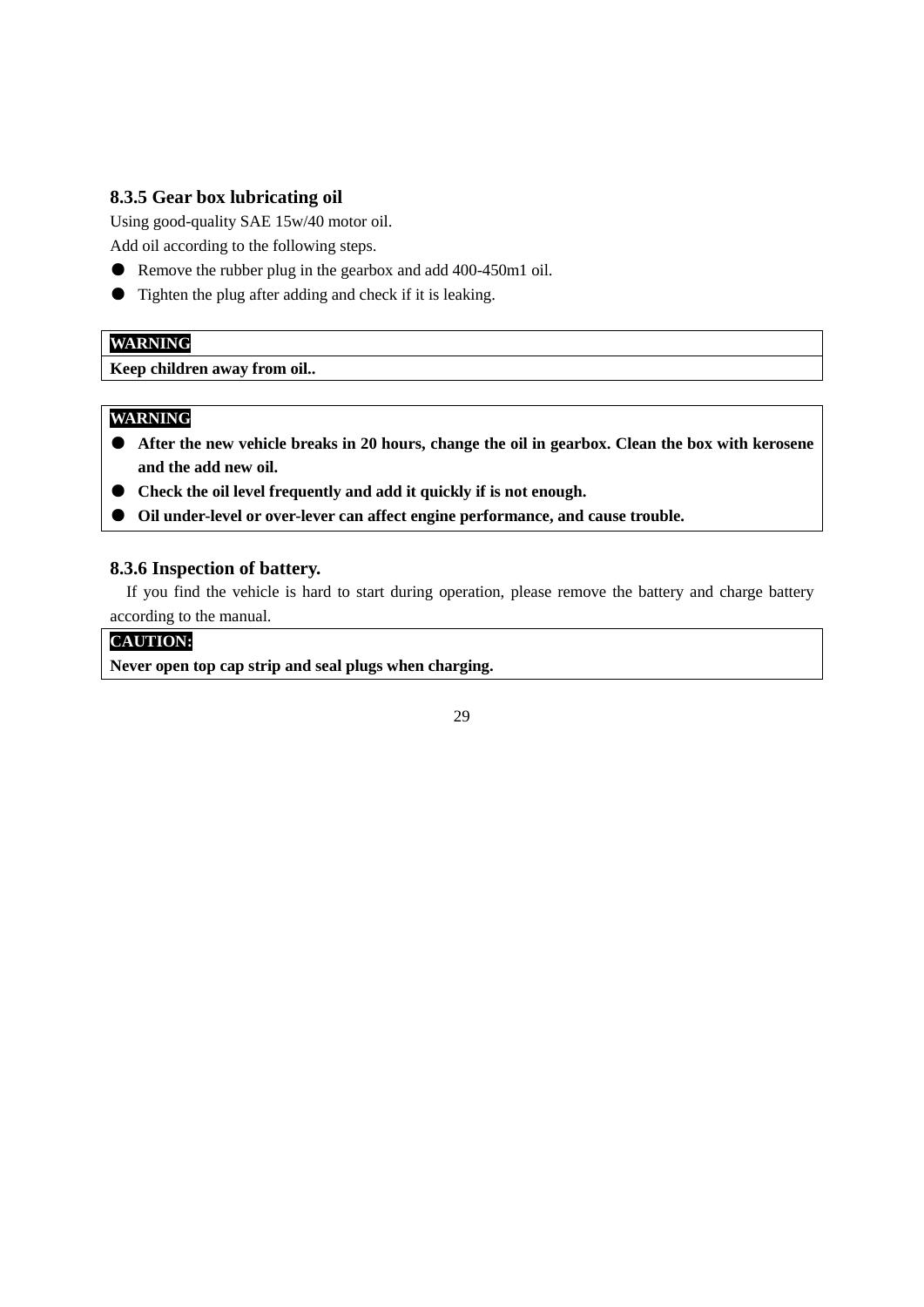## **9.Troubleshooting chart 1.Fuel**



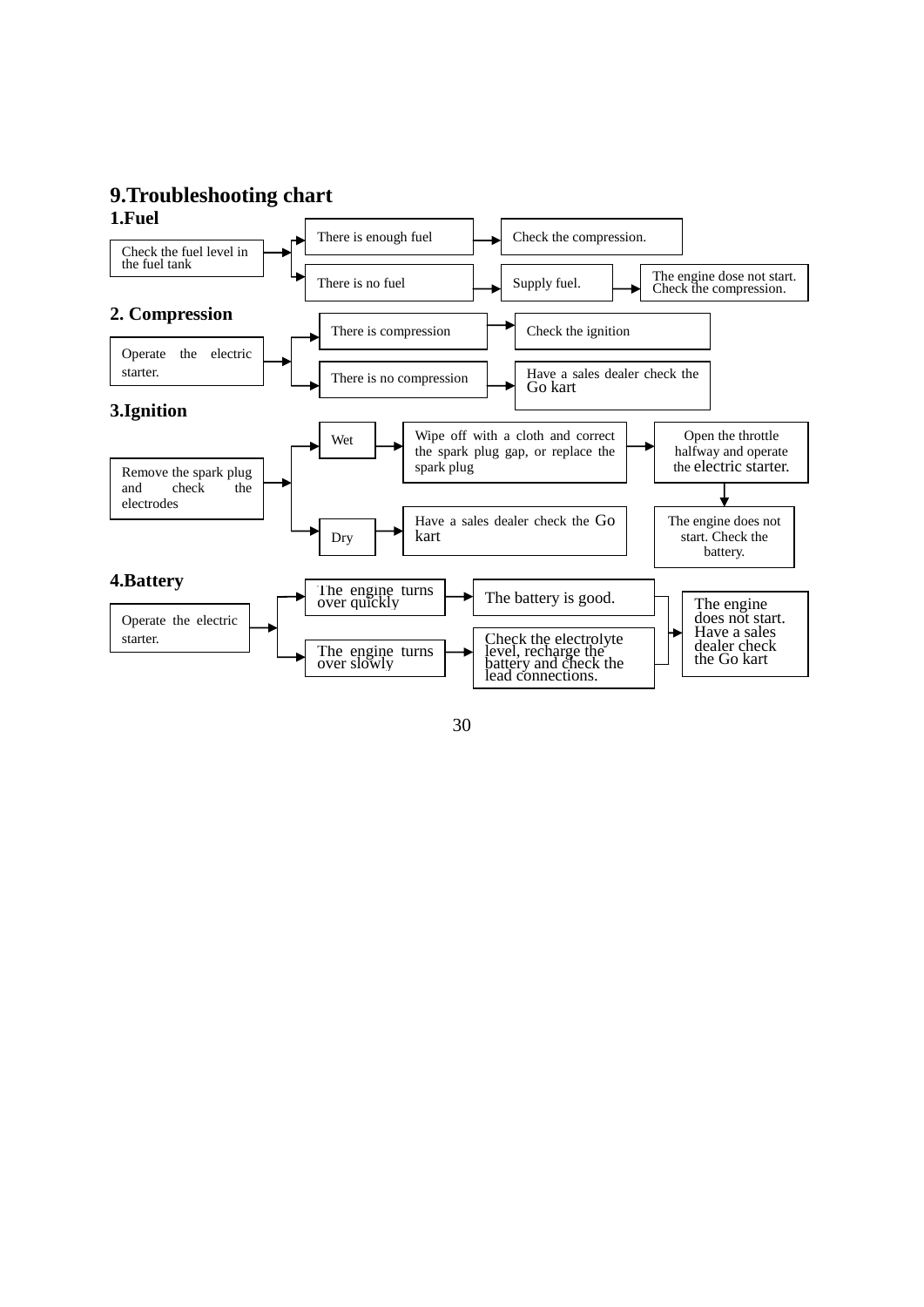## 10.Cleaning and storage

## **10.1Cleaning**

Frequent, thorough cleaning of your Go kart will not only enhance its appearance but will improve its general performance and extend the useful life of many components.

- 1. Before cleaning the Go kart
- a. Block off the end of the exhaust pipe to prevent water entry. A plastic bag and strong rubber band may be used.
- b. Make sure the spark plug and all filler caps are properly installed.
- 2. If the engine case is excessively

Greasy, apply degreaser with a paint brush. Do not apply degreaser to the wheel axles.

- 3. Rinse the dirt and degreaser off with a garden hose. Use only enough pressure to do the job.
- 4. Once most of the dirt has been hosed off, wash all surfaces with worm water and mild, detergent-type soap. An old toothbrush or bottle brush is handy for hard-to-reach places.
- 5. Rinse the Go kart off immediately with clean water and dry all surfaces with a chamois, clean towel or soft absorbing cloth.
- 6. Clean the seat with a vinyl upholstery cleaner to keep the cover pliable and glossy.
- 7. Automotive type wax may be applied to all painted and chrome plated surfaces. Avoid combination cleaner-waxes. Many contain abrasives which may mar the paint or protective finish. When finished cleaning. Start the engine and let it idle for several minutes.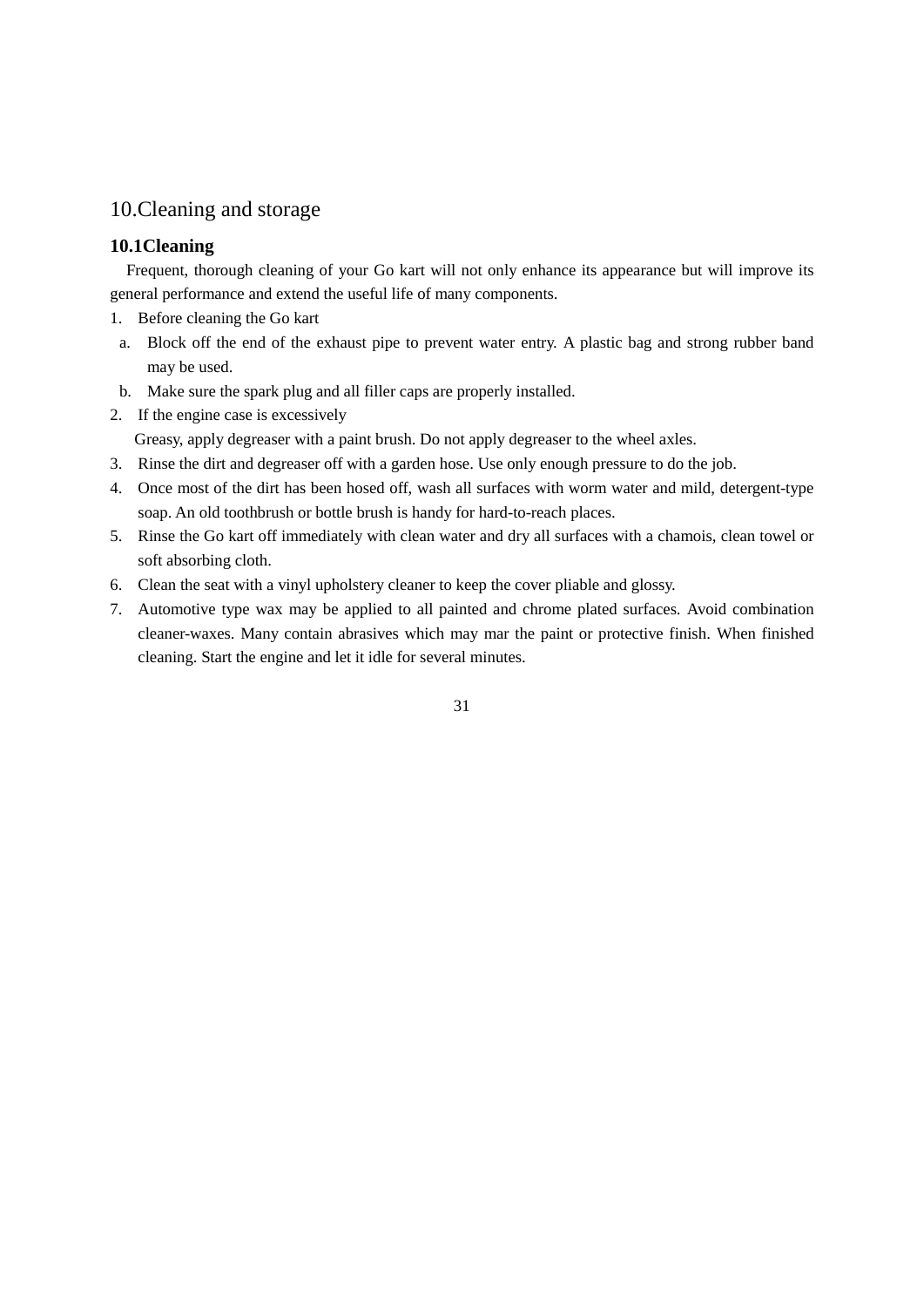## **10.2Storage**

#### **10.2.1Short-term**

Always store your GO KART in a cool, dry place and, if necessary, protect it against dust with a porous cover.

## **10.2.2 Long-term**

Before storing your GO KART for several months:

- a. Follow all instructions in the "cleaning" section of this chapter.
- b. Turn the fuel petcock lever to "OFF"
- c. Drain the carburetor float chamber by loosening the drain bolt; this will prevent fuel deposits from building up. Pour the drained fuel into the fuel tank.
- d. Fill up the fuel tank and add fuel stabilizer(if available)to prevent the fuel from deteriorating.
- e. Perform the following steps to protect the cylinder, piston rings, etc, from corrosion.
- 1. remove the spark plug cap and spark plug
- 2. pour a teaspoonful of engine oil into the spark plug bore.
- 3. install the spark plug cap onto the spark plug, and then place the spark plug on the cylinder head so that the electrodes are grounded.(this will limit sparking during the next step)
- 4. turn the engine over several times with the starter(this will coat the cylinder wall with oil)
- 5. Remove the spark plug cap from the spark plug, and then install the spark plug and the spark plug cap.
- f. Lubricate all control cables and the pivoting points of all levers and pedals.
- g. Check and, if necessary, correct the tire air pressure, and then block up the GO KART so that all of its wheels are off the ground. Alternatively. turn the wheels a litter every month in order to prevent the tires from becoming degraded in one spot.
- h. Cover the muffler outlet with a plastic bag to prevent moisture from entering it.
- i. Remove the battery and fully charge it. store it in a cool, dry place and charge it once a month. do not store the battery in an excessively cold or worm place(less than 0F or more than 30F)

#### Note:

Make any necessary repairs before storing the GO KART.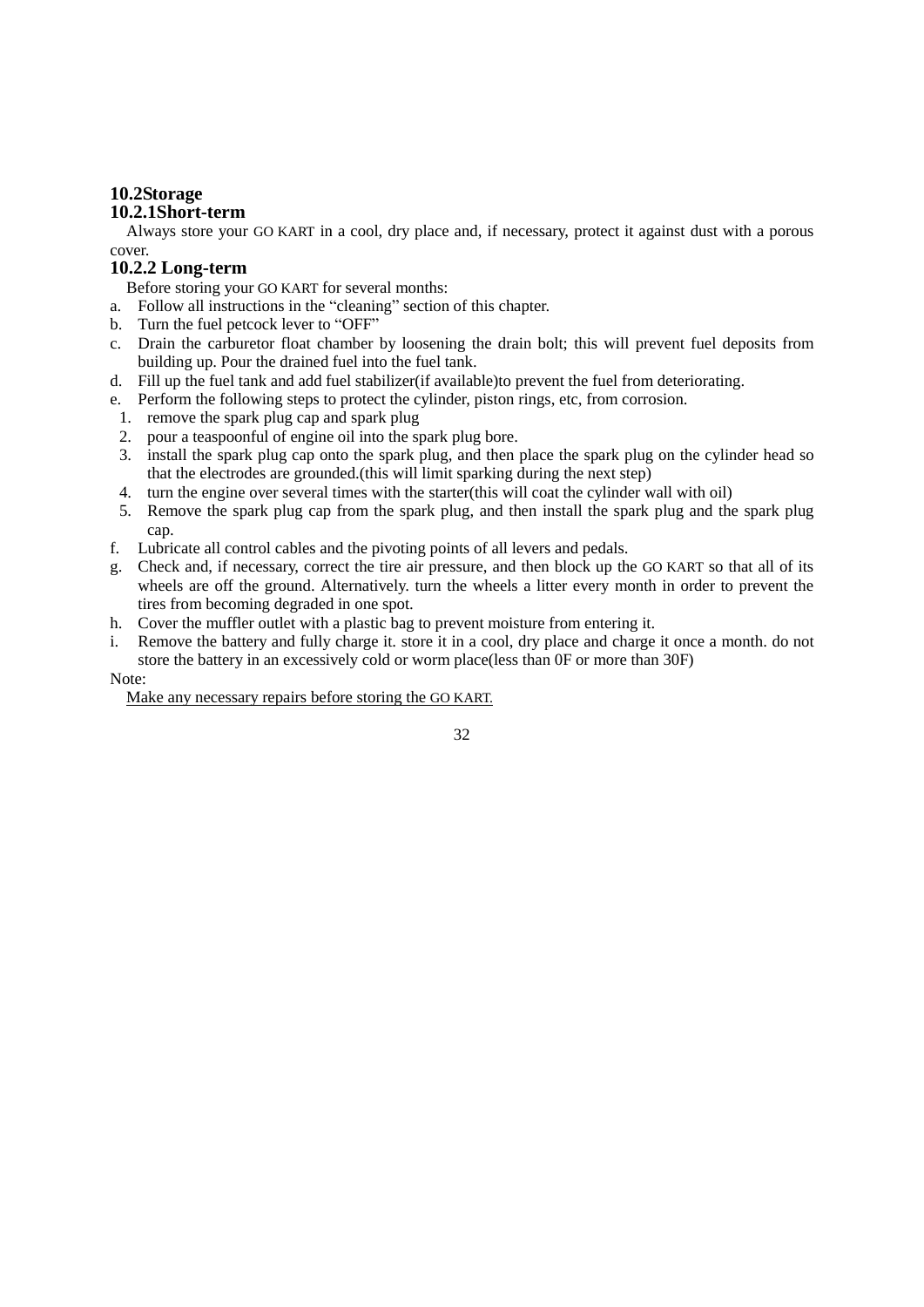## 11.Specification

Engine: Air cooled,4-strouke,single cylinder Battery: 12V/4AH/150cc-12V9AH Start type: Electric start Catalytic converter: 1Catalytic converter; single configuration<br>Max Power: 110cc-4.5km/7500r/min 125cc-5.6km/7000r/min 150cc-7.0km/7500r/min Max Power: $110cc-4.5km/7500r/min$ Exhaust emission control system: Three-way converter (TWC) Ignition: CDI Front Brake: disc brake Rear brake : disc brake

## 12.Maintenance record

 Copies of work orders and/or receipts for parts you purchase and install will be required to document maintenance done in accordance with the warranty. The chart below is printed only as a reminder to you that the maintenance work is required. it is not acceptable proof of maintenance work.

|       | <b>MAINTENANCE INTERVAL</b> |       | OF<br><b>DATE</b> | <b>MILEAGE</b> | <b>SERVICING DEALER NAME</b> | <b>REMARKS</b> |
|-------|-----------------------------|-------|-------------------|----------------|------------------------------|----------------|
| month | Km(mi)                      | hours | <b>SERVICE</b>    |                | <b>AND ADDRESS</b>           |                |
|       | 320(200)                    | 20    |                   |                |                              |                |
| 3     | 1300(800)                   | 80    |                   |                |                              |                |
| 6     | 2500(1600)                  | 160   |                   |                |                              |                |
| 12    | 5000(3200)                  | 320   |                   |                |                              |                |
| 18    | 7500(4800)                  | 480   |                   |                |                              |                |
| 24    | 10000(6400)                 | 640   |                   |                |                              |                |
| 30    | 12500(8000)                 | 800   |                   |                |                              |                |
| 36    | 15000(9600)                 | 960   |                   |                |                              |                |
| 42    | 17500(11200)                | 1120  |                   |                |                              |                |
| 48    | 20000(12800)                | 1280  |                   |                |                              |                |
| 54    | 22500(14400)                | 1440  |                   |                |                              |                |
| 60    | 25000(16000)                | 1600  |                   |                |                              |                |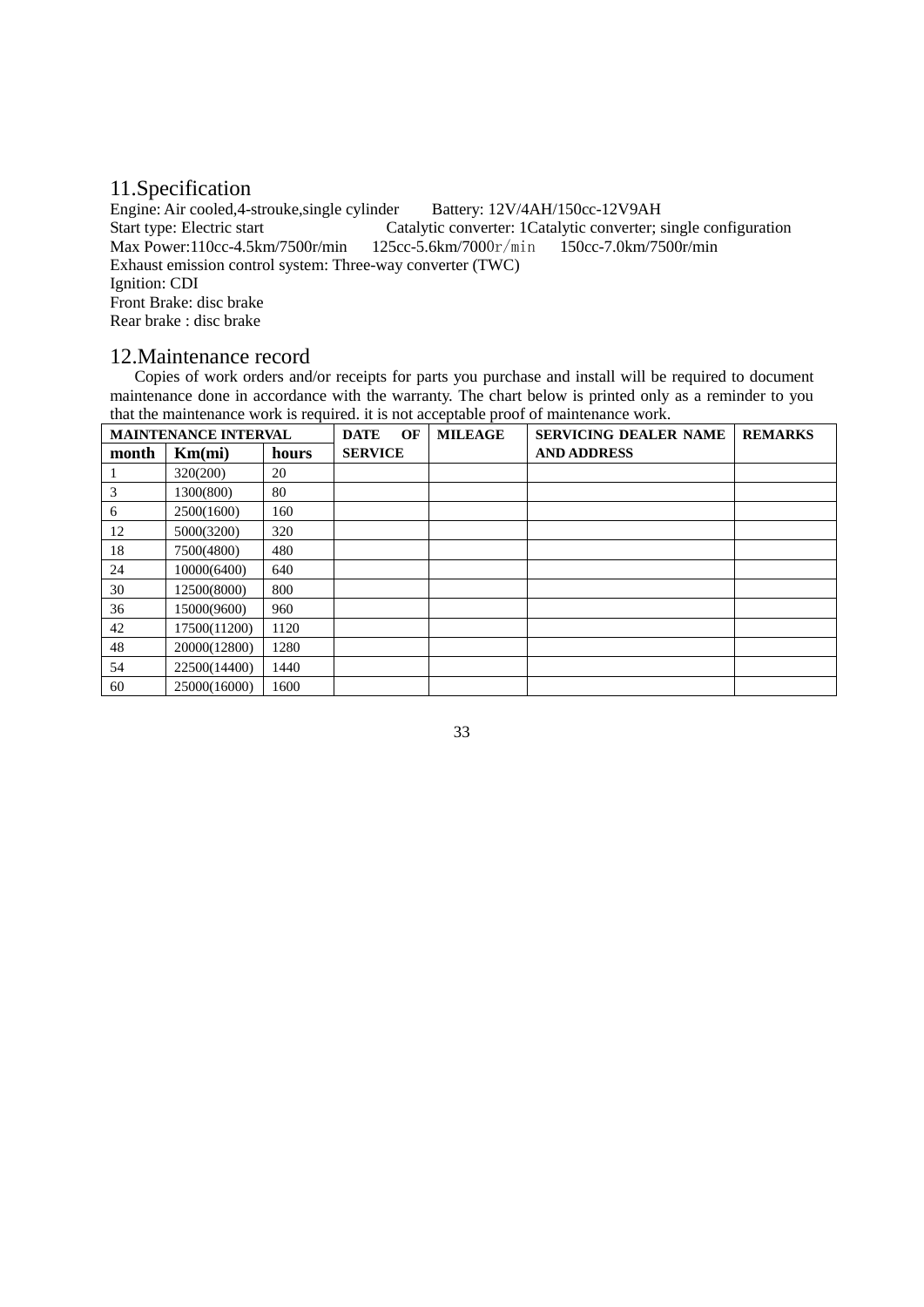# **EMISSION CONTROL SYSTEM WARRANTY YOUR WARRANTY RIGHTS AND OBLIGATIONS**

The emission control system warranty period for this vehicle begins on the date the vehicle is delivered to the first purchaser other than an authorized dealer, or the date it is first used as a demonstrator, lease, or company vehicle, whichever comes first and continues for 30 months after that date, or 5000km, whichever comes first, provided there has been no abuse, neglect or improper maintenance of your vehicle. Where a warrantable condition exists, the Distributor will repair your vehicle at no cost to you. Including diagnosis, parts and labor, if an emission-related part on your vehicle is defective, the part will be repaired or replaced by the distributor. This is your emission control defects warranty.

#### **OWNER'S WARRANTY RESPONSIBILITIES**

As the vehicle owner, you are responsible for the performance of the required maintenance. You should maintain a record of all maintenance performed on your vehicle and retain all receipts covering maintenance on your vehicle. You may not be denied a warranty claim solely because of your failure to ensure the performance of all scheduled maintenance or lack of maintenance records or receipts. You are responsible for presenting your vehicle to an authorized dealer as soon as a problem exists. The warranty repairs should be completed in a reasonable amount of time, not to exceed 30days.as the vehicle owner, you should be aware that you may be denied your warranty coverage if your vehicle or a part has failed due to abuse, neglect, improper maintenance, or unapproved modifications.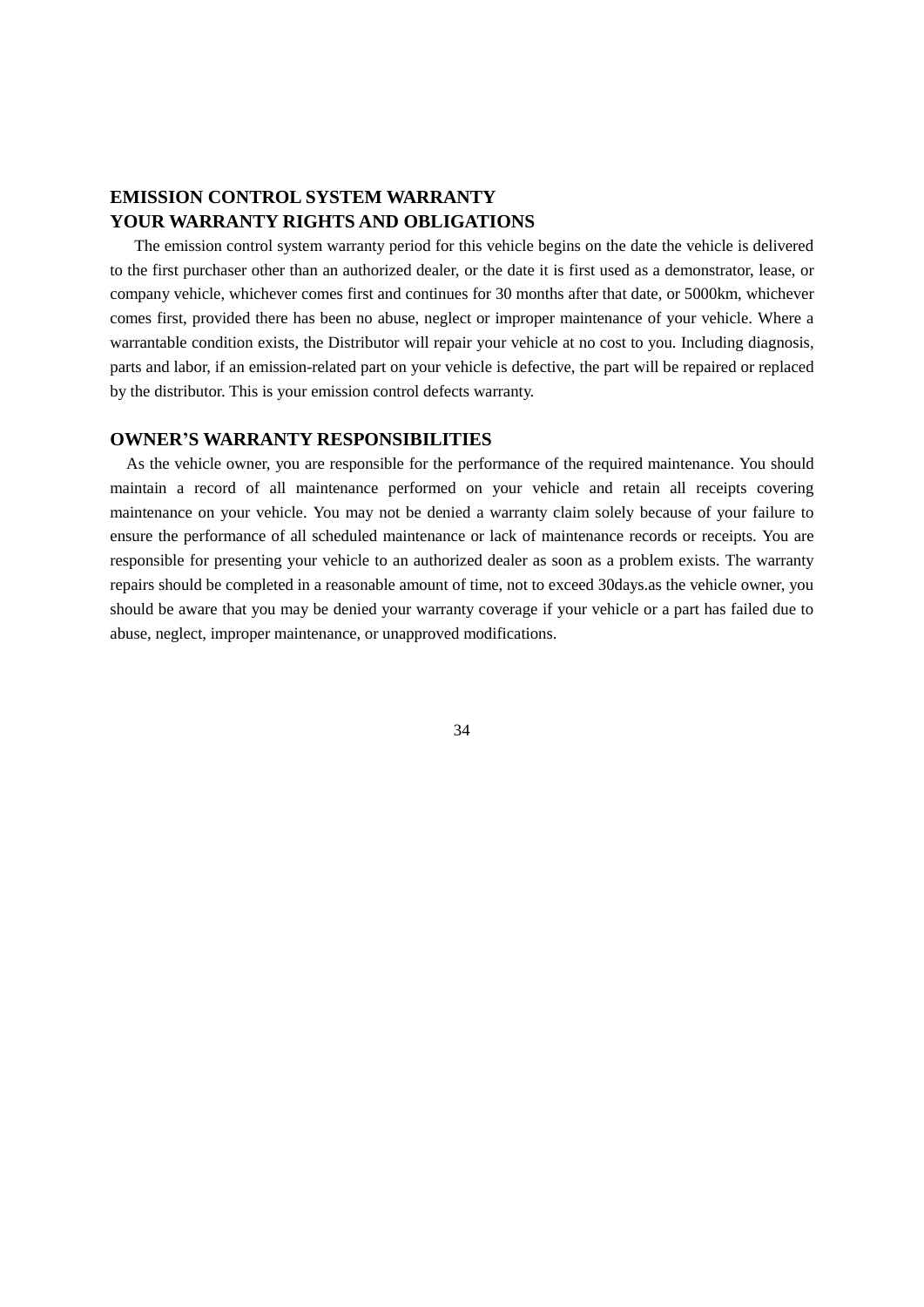#### **WARRANTY COVERAGE**

The distributor warrants that each new 2009 and later vehicle.

- is designed, built, and equipped so as to conform at the time of initial retail purchase with all applicable regulations of the United States Environmental Protection Agency, and the California Air Resources Board; and
- is free from defects in material and workmanship which cause such vehicle to fail to confirm with applicable regulations of the united states environmental protection agency or the California Air resources board for the periods specified above. Your emission control system warranty covers components whose failure would increase an engine's emission, including electronic controls, fuel injection system, carburetor, the ignition system, catalytic converter, or any other system utilized in this vehicle to control emission if it is original equipped. Also included may be hoses, connectors and other emission-related assemblies. Replacing or repairing other components (including part, labor, and other cost)not covered by this emission control system warranty or the standard warranty is the responsibility of the owner.

Coverage of repairs under this warranty applies only when repairs are completed at an authorized dealer or repair facility, except in an emergency situation. The use of replacement parts not equivalent to the original parts may impair the effectiveness of your vehicle's emission control system. If such a replacement part is used and an authorized dealer determines it is defective or causes a failure of a warranted part, your claim for repair to bring your vehicle into compliance with applicable standards may be denied.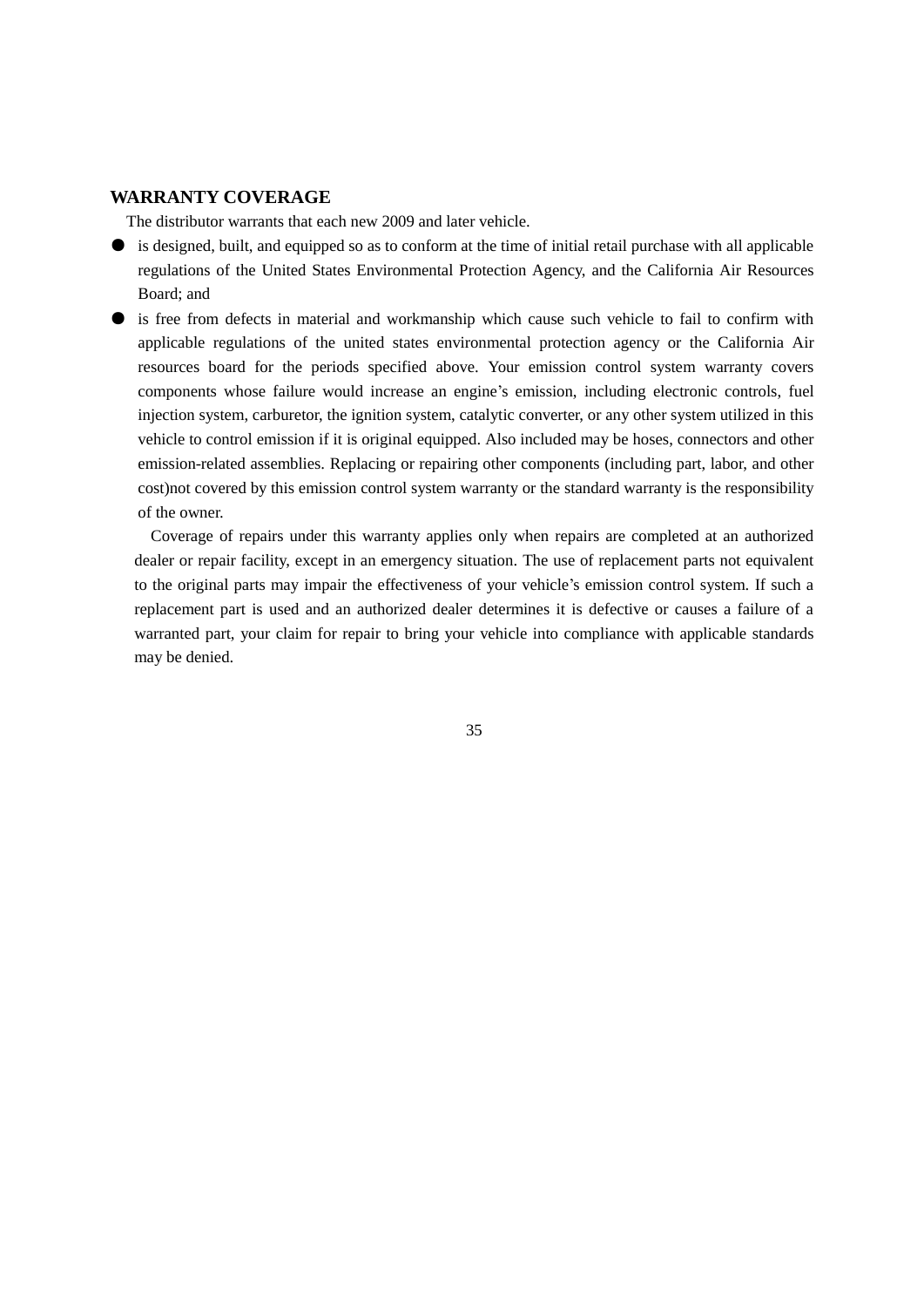If an emergency situation exists when a warranted part or a dealer is not reasonably available to the owner, repairs may be performed at any available service establishment, or by the owner, using any replacement part, The distributor shall reimburse the owner for the expenses, including diagnostic charges, not to exceed the distributor's suggested retail price for all warranted parts replaced and labor charges based on the distributor's recommend time allowance for the warranty repair and the geographically appropriate hourly labor rate. The owner may reasonably be required to keep receipts and failed parts in order to receive compensation.

# This Emission Control System Warranty is in addition to the standard Limited Warranty.

# **EXCLUSIONS AND LIMITAIONS**

This warranty does not cover the following:

- Failures or malfunctions of the emission control systems caused by abuse, alteration, accident, misuse, the use of leaded gasoline.
- Replacement of expendable maintenance items unless they are original equipment defective in material or workmanship under normal use, and the first required replacement interval for the item has not been reached. Expendable maintenance items include but not limited to spark plugs, filters, coolant, lubricants, gaskets, hoses, and belts.
- Replacements of parts and other services and adjustments for required maintenance,
- Any vehicle equipped with an odometer or hour meter where the reading is altered so that actual mileage cannot be readily determined.
- Repairs or replacements as a result of:
	- ·Accident
	- ·Misuse
	- ·Use of replacement parts or accessories not conforming to the original specifications which adversely affect performance.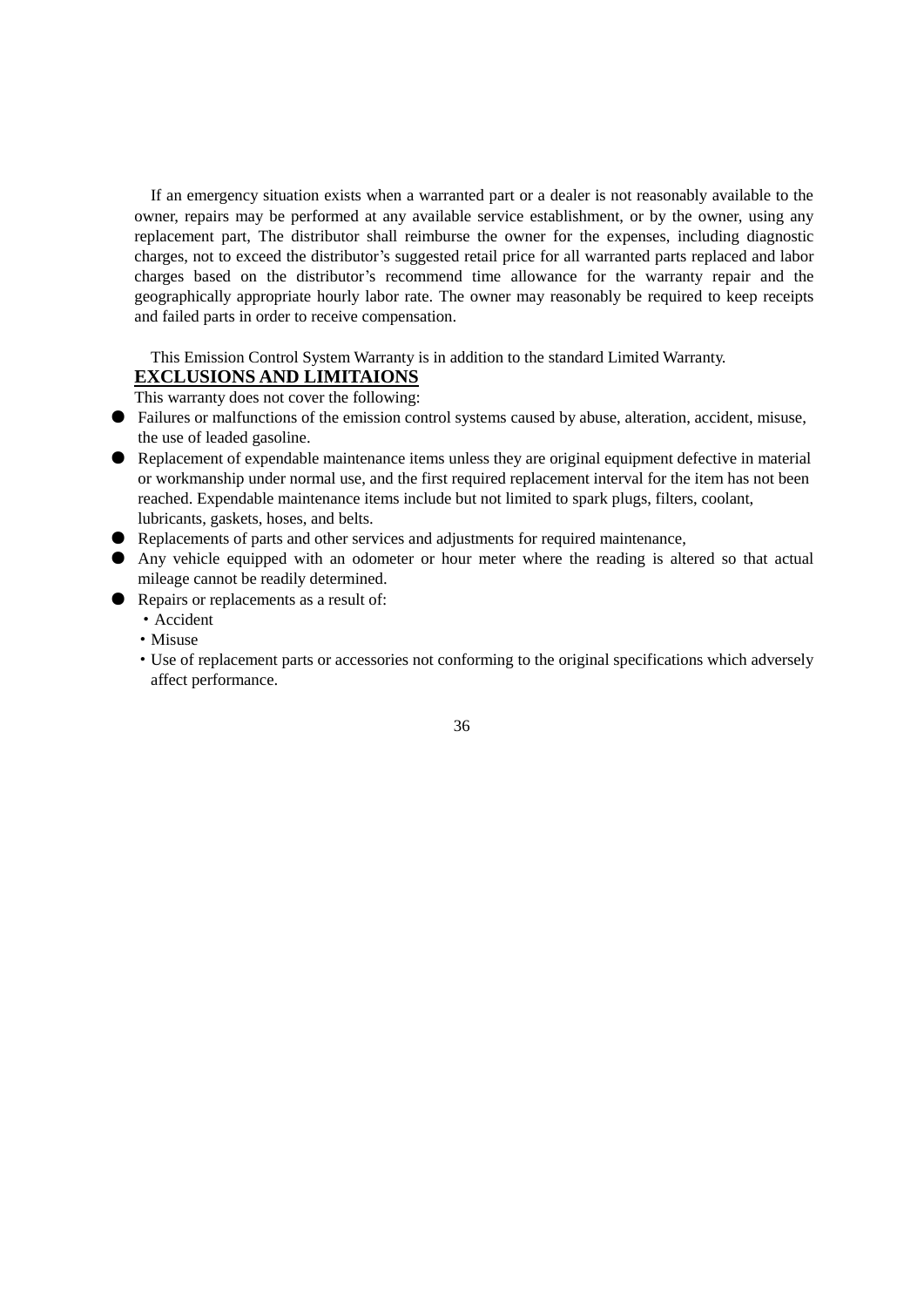- Physical damage, corrosion, or defects caused by fire, explosions or similar causes beyond the control of the Distributor.
- Failures not caused by a defect in material or workmanship.

Use of the vehicle in any type of competitive racing or related events immediately and completely voids this and all other warranties.

#### **LIMITED LIABILITY**

The liability of the Distributor under this Emission Control System Warranty is limited solely to the remedying of defects in material workmanship by an authorized dealer at its place of business during customary business hours. This warranty does not cover inconvenience or loss of use of the vehicle or transportation of the vehicle to/from the authorized dealer. The distributor is not liable to any person for incidental, consequential or special damages of any description, whether arising out of express or implied warranty or any other contract, negligence or other tort or otherwise.

No express emission control system warranty is given by the Distributor except as specifically set forth hereon. Any emission control system warranty implied by law, including any warranty of merchantability or fitness for a particular purpose is limited to express emission control system warranty terms stated in this warranty, the foregoing statements of warranty are exclusive and in lieu of all other remedies. All express warranties not stated in this warranty are disclaimed. Some states do not allow limitations on how long an implied warranty lasts, so the above limitations may not apply if it is inconsistent with the controlling state law.